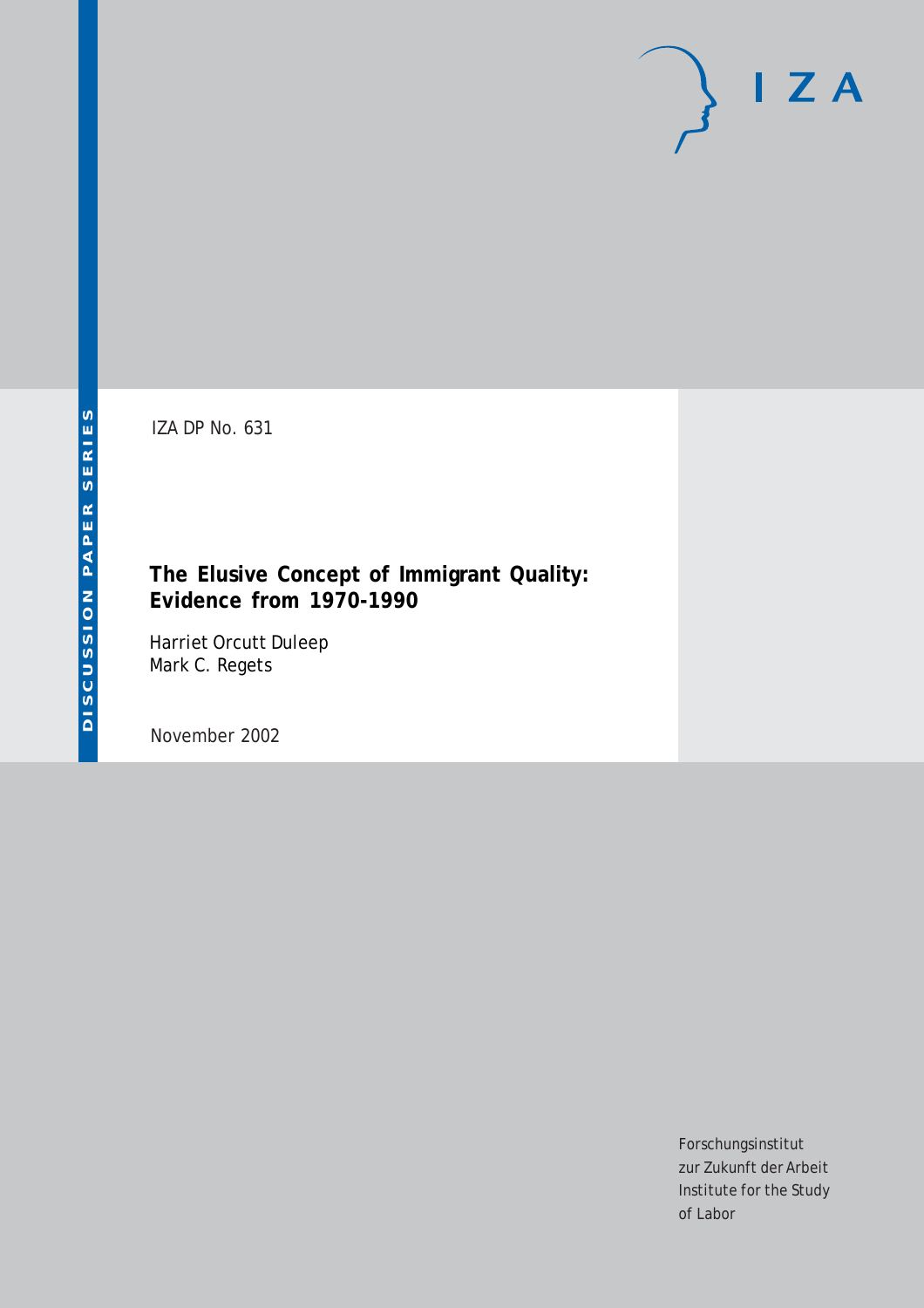# **The Elusive Concept of Immigrant Quality: Evidence from 1970-1990**

### **Harriet Orcutt Duleep**

*Urban Institute, Social Security Administration and IZA Bonn* 

#### **Mark C. Regets**

*National Science Foundation and IZA Bonn*

#### Discussion Paper No. 631 November 2002

IZA

P.O. Box 7240 D-53072 Bonn Germany

Tel.: +49-228-3894-0 Fax: +49-228-3894-210 Email: [iza@iza.org](mailto:iza@iza.org)

This Discussion Paper is issued within the framework of IZA's research area *Mobility and Flexibility of Labor.* Any opinions expressed here are those of the author(s) and not those of the institute. Research disseminated by IZA may include views on policy, but the institute itself takes no institutional policy positions.

The Institute for the Study of Labor (IZA) in Bonn is a local and virtual international research center and a place of communication between science, politics and business. IZA is an independent, nonprofit limited liability company (Gesellschaft mit beschränkter Haftung) supported by the Deutsche Post AG. The center is associated with the University of Bonn and offers a stimulating research environment through its research networks, research support, and visitors and doctoral programs. IZA engages in (i) original and internationally competitive research in all fields of labor economics, (ii) development of policy concepts, and (iii) dissemination of research results and concepts to the interested public. The current research program deals with (1) mobility and flexibility of labor, (2) internationalization of labor markets, (3) welfare state and labor market, (4) labor markets in transition countries, (5) the future of labor, (6) evaluation of labor market policies and projects and (7) general labor economics.

IZA Discussion Papers often represent preliminary work and are circulated to encourage discussion. Citation of such a paper should account for its provisional character. A revised version may be available on the IZA website ([www.iza.org](http://www.iza.org/)) or directly from the author.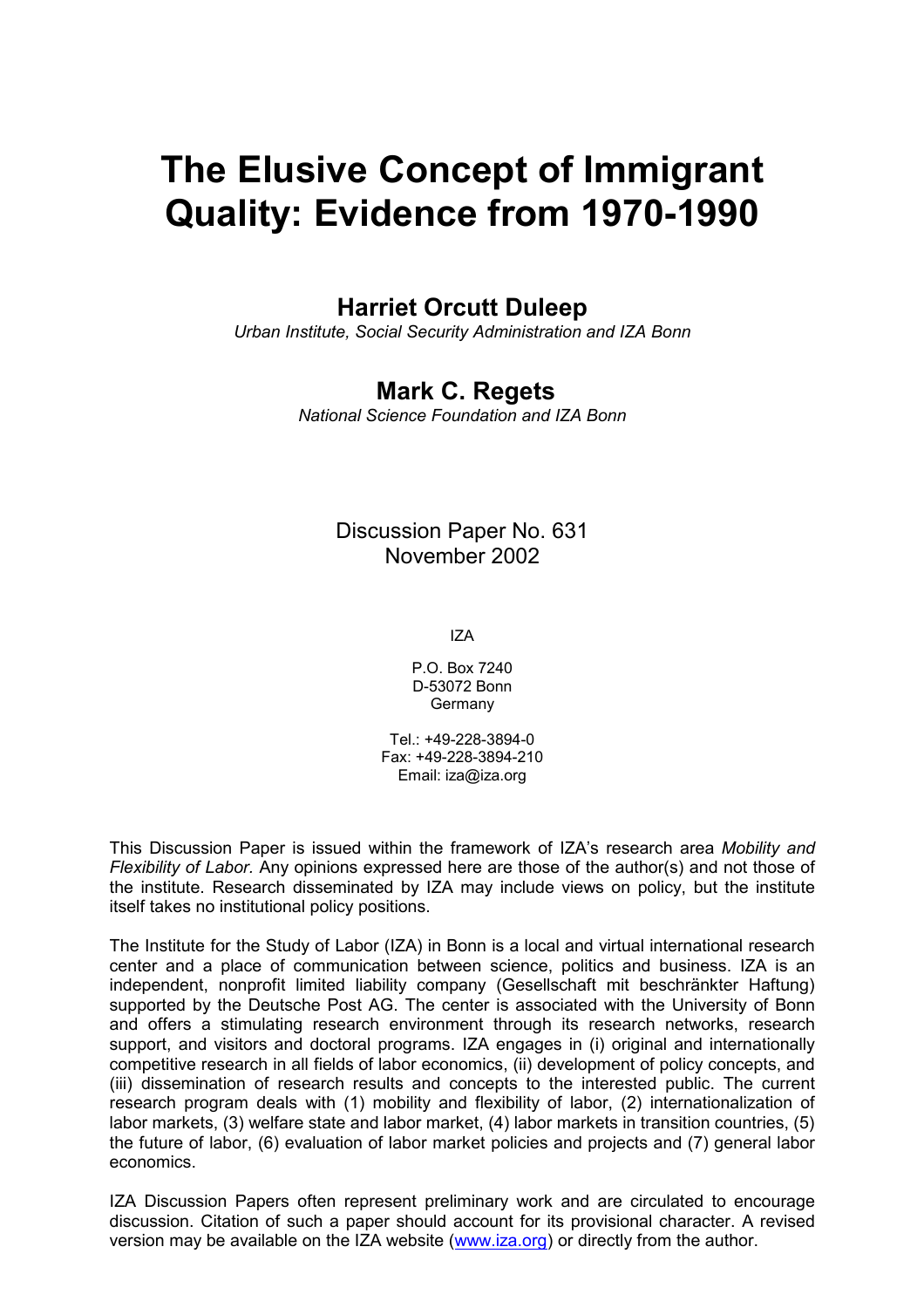## **ABSTRACT**

## **The Elusive Concept of Immigrant Quality: Evidence from 1970-1990**

The labor market "quality" of immigrants is a subject of debate among immigration researchers, and a major public policy concern. However, traditional methods of measuring human capital are particularly difficult to apply to recently arrived immigrants. Many factors that have a negative effect on entry earnings also increase either the incentive or the opportunity for faster human capital investment and earning growth. In addition, many country-of-origin acquired skills that are not immediately valued in the U.S. labor market are useful to the acquisition of U.S. skills. Thus entry earnings are not a good measure of the stock of immigrant human capital.

 This article presents a model of immigrant human capital investment and, using 1970- 1990 census data, presents strong evidence of a systematic and important inverse relationship between initial immigrant earnings and subsequent earnings growth. This result – which persists even after accounting for differences in the immigration flows from different countries, sampling error, and the effects of emigration – is fundamentally different from both earlier cross-sectional estimates and more recent pooled models that constrain cohort growth rates to be equal. Although our model provides theoretical support for an inverse relationship only when source country human capital is held constant, faster earnings growth for low-entry-earnings immigrants is found empirically even when age and education are not controlled for.

 The immigrant human capital investment model presented here explores general principles that may apply to other labor market transitions that involve skill transferability – including occupational change and labor market reentry.

JEL Classification: J61, J24, F22, J1

Keywords: immigration, migration, human capital investment, skill transferability, assimilation

Corresponding author:

 $\overline{a}$ 

Mark C. Regets National Science Foundation 4201 Wilson Blvd., Room 965 Arlington, VA 22182 Tel.: +1-703-292-7813 Fax: +1-703-292-9092 Email: [mregets@nsf.gov](mailto:mregets@nsf.gov)

<span id="page-2-0"></span> We gratefully acknowledge useful comments from George Borjas, Gregory DeFreitas, Gilles Grenier, Morley Gunderson, Guy Orcutt, Cordelia Reimers, Chris Robinson, David Jaeger, seminar participants at the George Washington University Department of Economics, and participants in immigration sessions at the annual meetings of the 1997 American Economic Association, the 1997 Society of Labor Economists, the 1997 and 1995 Population Association of America, the 1996 Society of Government Economists/ASSA, the 1994 Canadian Economics Association, the 1992 North American Economics and Finance Association/American Economics Association, and the 1990 Donner Foundation Conference on Immigration, Language, and Ethnic Issues: Public Policy in Canada and the United States. The views expressed in this paper are those of the authors and do not necessarily reflect the views of the National Science Foundation, the Urban Institute, or any of its sponsors.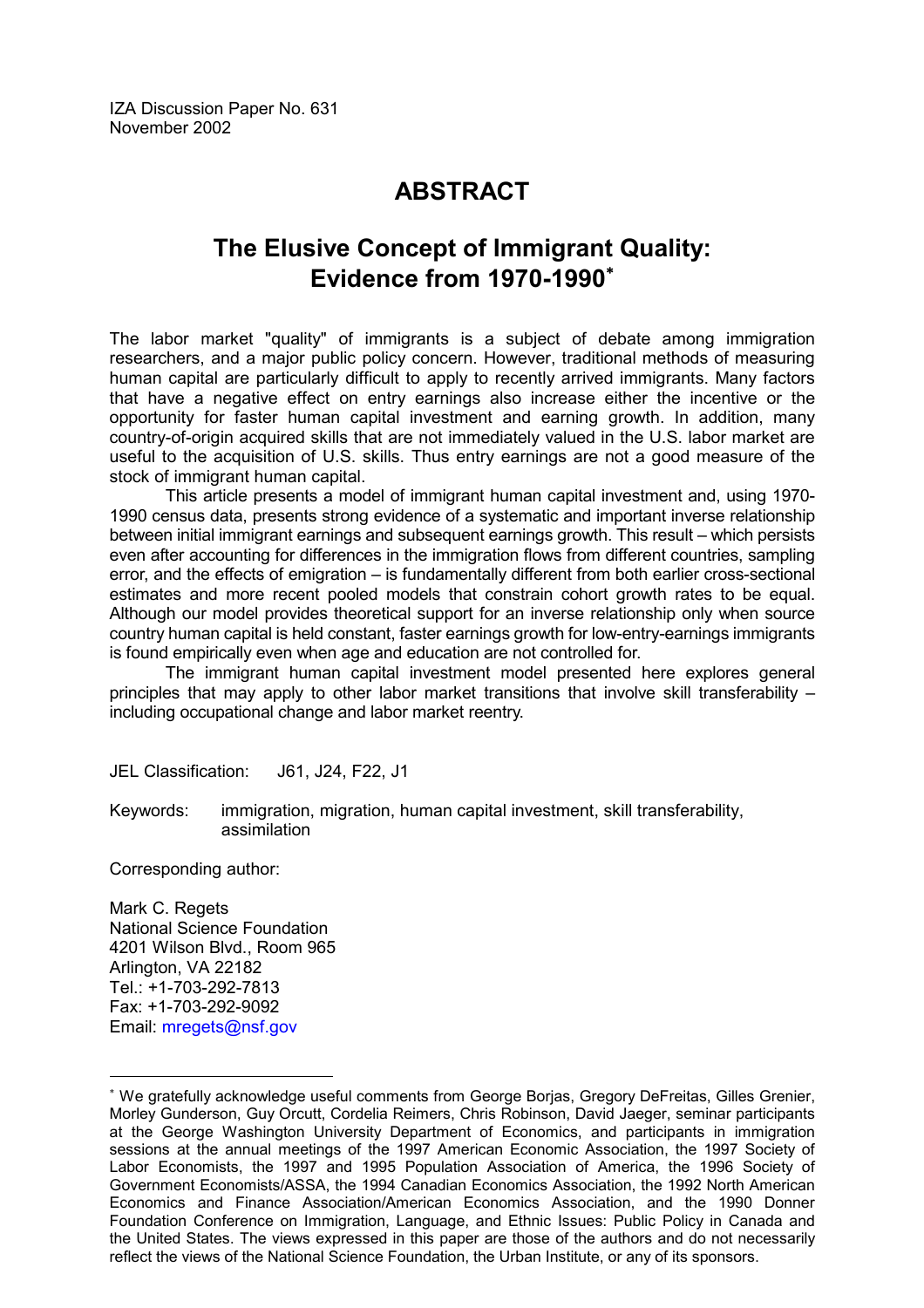The "quality" of immigrants to the United States has historically been of great popular and political concern. A current concern, prompted by a large unexplained decline in the initial earnings of immigrants, is that recent immigrants may be of lower labor market quality than their predecessors (Borjas, 1985, 1987, 1992, 1994). Yet, if entry earnings are correlated with any factor that increases the return to human capital investments, then immigrant entry earnings are not a good measure of either human capital or unmeasured immigrant quality: home-country skills and attributes that do not yield an immediate labor market return may still represent human capital in a meaningful way if they aid the acquisition of U.S. skills.

Skills transferability provides a plausible explanation for much of the across-group and over-time variation in the education-adjusted entry earnings of immigrants (Chiswick, 1978, 1979; Duleep and Regets,  $1997c$ ).<sup>1</sup> However, initial skill transferability affects more than just entry earnings. If skills transferability is the dominant source of variation in education-adjusted entry earnings (as opposed to differences in intrinsic ability) then we would expect an inverse relationship between the education-adjusted entry earnings and earnings growth of immigrants. This occurs because of higher rates of human capital investment by immigrants that are directly related to their untransferred human capital. Although formal education is just one form of human capital investment (and for adults probably much less important than on-the-job and occupational investments), at every age above 21, recent immigrants report higher school attendance than their native counterparts (Figure 1).

This paper explores both theoretical and observed patterns of immigrant earnings and investment. Despite extensive research in this area, three errors are commonly made: a conceptual error of equating earnings with level of human capital, a statistical design error of assuming in pooled or cross-sectional models that earnings growth rates are constant across entry cohorts, and an analytical and policy error of assuming that differences in entry earnings measure differences in immigrant quality. The next section

l

<sup>&</sup>lt;sup>1</sup>The lower entry earnings of recent immigrants may reflect lower skill transferability either because skills acquired in lessdeveloped countries are less useful to American employers, than those acquired in advanced economies (Chiswick, 1979, 1980), or because limited opportunities in less-developed countries make migration worthwhile even with substantial post-migration investment (Duleep and Regets, 1997c). A supplemental explanation is the increase in the U.S. earnings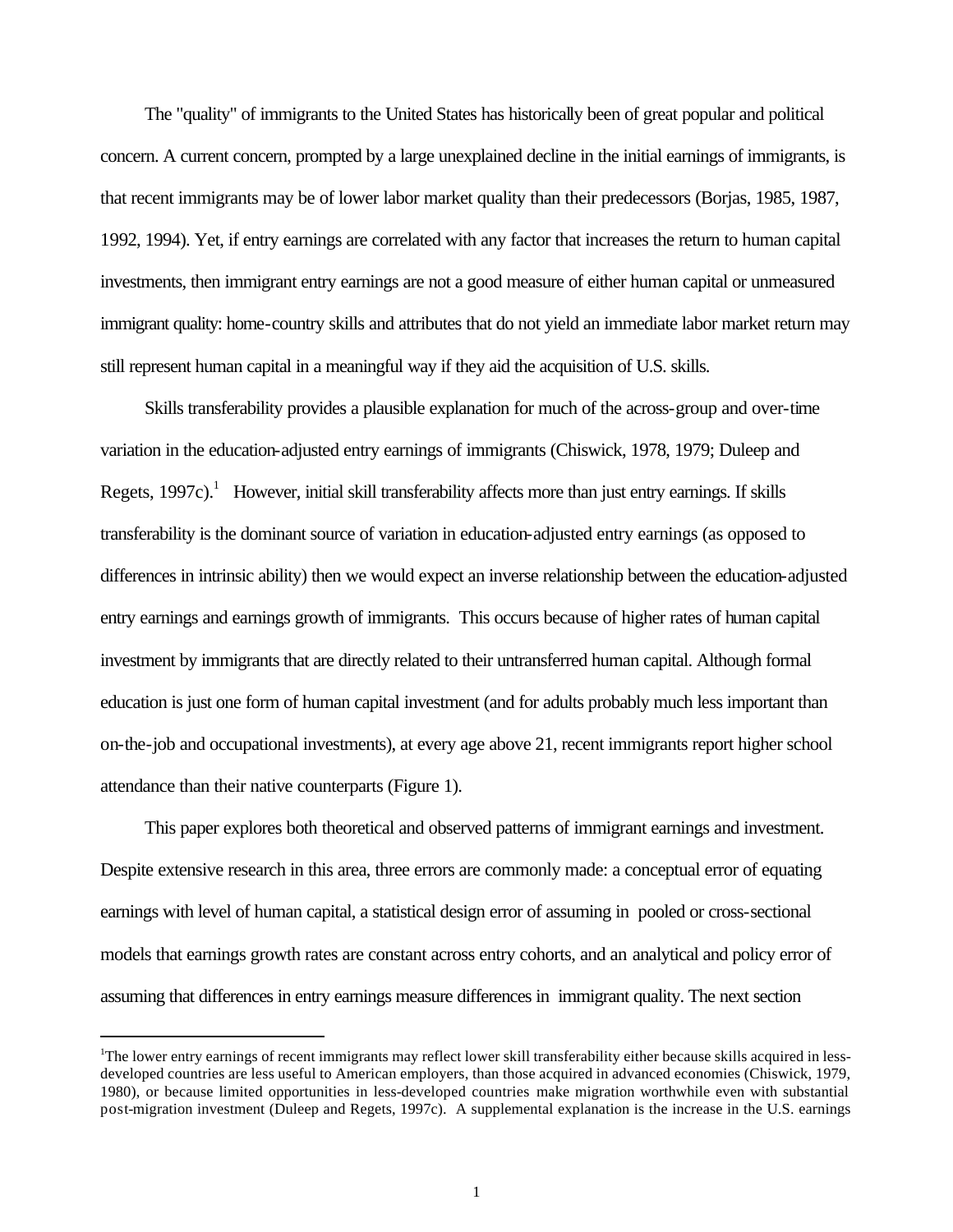presents a theoretical model that explains why we would expect an inverse relationship between entry earnings and earnings growth rates. Following this, we examine the association between the entry earnings of country-of-origin/age/education immigrant cohorts and earnings growth, first across countries of origin using 1980 and 1990 census data, and then over time for the same source countries using 1970-1990 census data. We find a strong inverse relationship between entry earnings and earnings growth that persists when we estimate it with a straightforward new methodology that circumvents regression-to-the-mean bias caused by sampling error. Our result suggests that the current concept of unmeasured immigrant quality may be cloaked in the emperor's new clothes, diverting attention away from important behavioral issues such as differential investments. Methodological, conceptual and policy implications of the inverse relationship are discussed in the conclusion.

I. Why We Would Expect an Inverse Relationship between Immigrant Entry Earnings and Earnings Growth: Theoretical Development<sup>2</sup>

A simple two-period model of human capital investment can be used to describe the human capital investments of natives as follows:

 $\max_{\theta}$  w H<sub>1</sub> (1-θ) + w (H<sub>1</sub> + γ *f*(H<sub>1</sub>,θ)) 1.1

j

where w is the market rate of return on a unit of human capital, H<sub>1</sub> is the initial stock of human capital, and  $\theta$  is the proportion of available time devoted to investment in the first period.<sup>3</sup> The optimal investment decision,  $\theta^*$ , maximizes total earnings over the two periods. The production function of human capital is denoted  $\gamma f(H_1,\theta)$  where *f* is a positive function of  $\theta$ , H<sub>1</sub>, and of  $\gamma$ , a human capital productivity coefficient

differential between high- and low-skill workers that has occurred.

<sup>&</sup>lt;sup>2</sup>The components of this model have been present in earlier versions (e.g. Duleep and Regets, 1992a and 1994a) with the model's mathematical formalization first presented in Duleep and Regets (1997a). <sup>3</sup>While the proportion of time devoted to investment is a convenient concept of  $\theta$  for exposition of the model, it could also be usefully thought of as the proportion of the U.S. market value of initial human capital that is foregone as a result of investment. This broader concept would include traditional forms of human capital investment such as apprenticeships or simply taking a job with lower initial pay, but greater opportunity for advancement.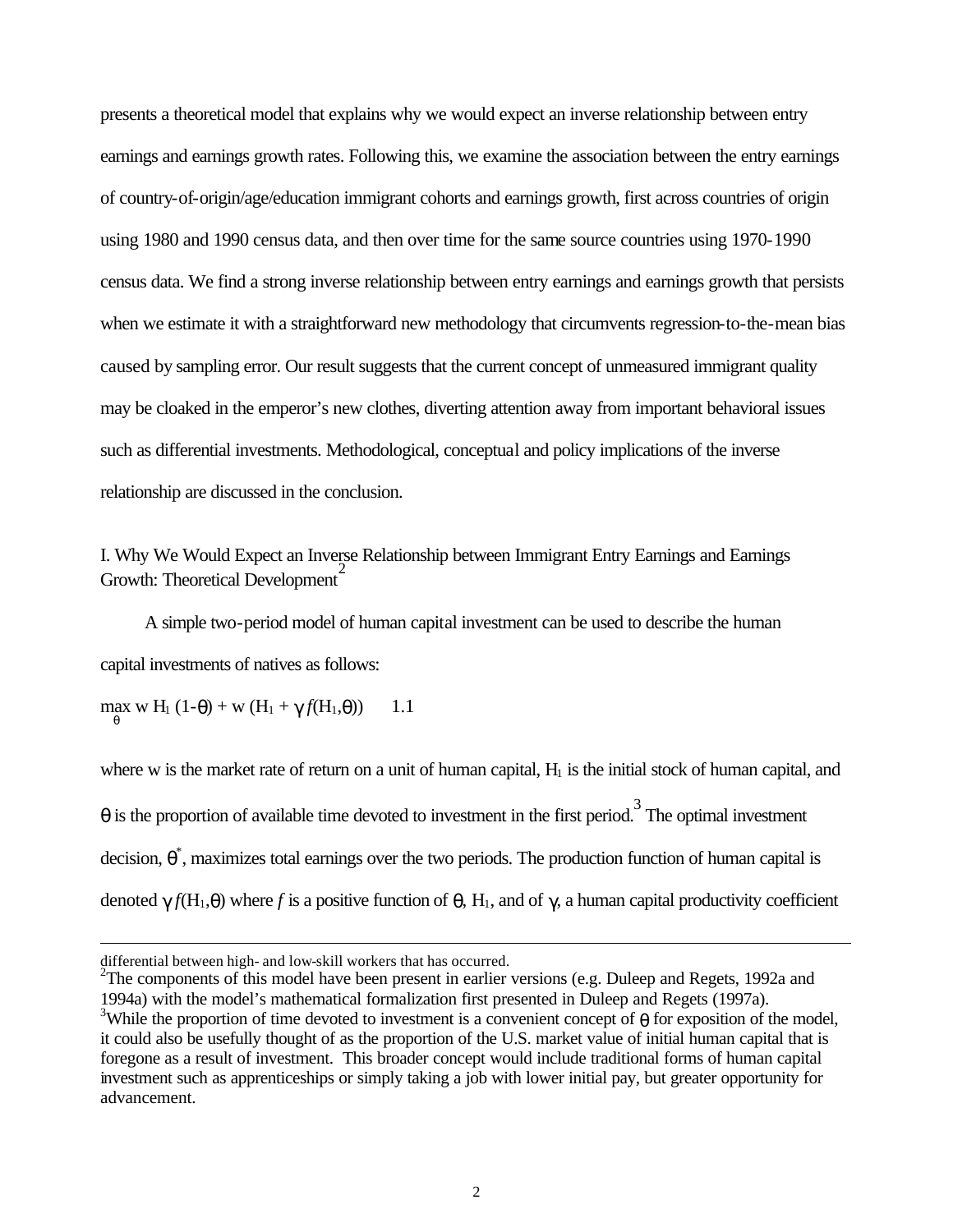that may vary across individuals.<sup>4</sup>

 $\overline{\phantom{a}}$ 

Even in this simple framework, the human capital investment decision of immigrants is more complicated. An immigrant's initial stock of human capital, Hs, was produced in their source country, and may not be fully valued in their destination country. It is necessary to introduce a factor,  $\tau_{\text{M 1}}$ , the proportion of source-country human capital initially valued in the labor market of the destination country. Introducing this parameter formalizes the discussion of international transferability of skills put forth by Chiswick (1978a, 1979). An immigrant's initial stock of human capital may also not fully transfer to the production of new, destination-country, human capital. To capture this feature, we include a transferability parameter  $\tau_{P1}$ in the production function for new human capital. Thus, for immigrants, the two-period model of human capital investment becomes:

 $\max_{\theta}$  w τ<sub>M 1</sub> H<sub>s</sub> (1-θ) + w ( τ<sub>M2</sub> H<sub>s</sub> + γ *f*(H<sub>s</sub>, τ<sub>P 1</sub>, θ)) 1.2

When  $\tau_{\text{M1}}$  <1, the opportunity cost of investment for immigrants is lower than for natives with the same level of human capital in period 1. Among immigrants with the same level of human capital, the opportunity cost differential between those with high labor market transferability  $(\tau_M^{\rm HT})$  versus low labor market transferability ( $\tau_M$ <sup>LT</sup>) is w H<sub>s</sub>( $\tau_M$ <sup>HT</sup> -  $\tau_M$ <sup>LT</sup>). Yet, despite lower opportunity costs, there would not necessarily be a greater incentive for immigrants to invest in destination-country human capital than natives, or for low-skill-transferability immigrants to invest more than high-skill-transferability immigrants; offsetting the lower opportunity costs associated with low labor market transferability are lower returns to investment because of less human capital transferring to the production of new human capital. If  $\tau_M = \tau_P$  the lower opportunity cost of investment resulting from low skill transferability will be completely offset by higher respective production costs.<sup>5</sup> We would argue, however, that when  $\tau_{M}$  <1,  $\tau_{M}$  is always less than  $\tau_{P}$ 

<sup>&</sup>lt;sup>4</sup>As in Ben-Porath (1967), we have made existing human capital a factor in the production of new human capital. However, for purposes of this paper we do not need to provide a specific parametric form for this relationship as is done in Ben-Porath.

<sup>&</sup>lt;sup>5</sup> Whether or not this would occur would depend on other factors such as complementarity between sourceand destination-country human capital and whether skill transferability becomes harder to achieve the higher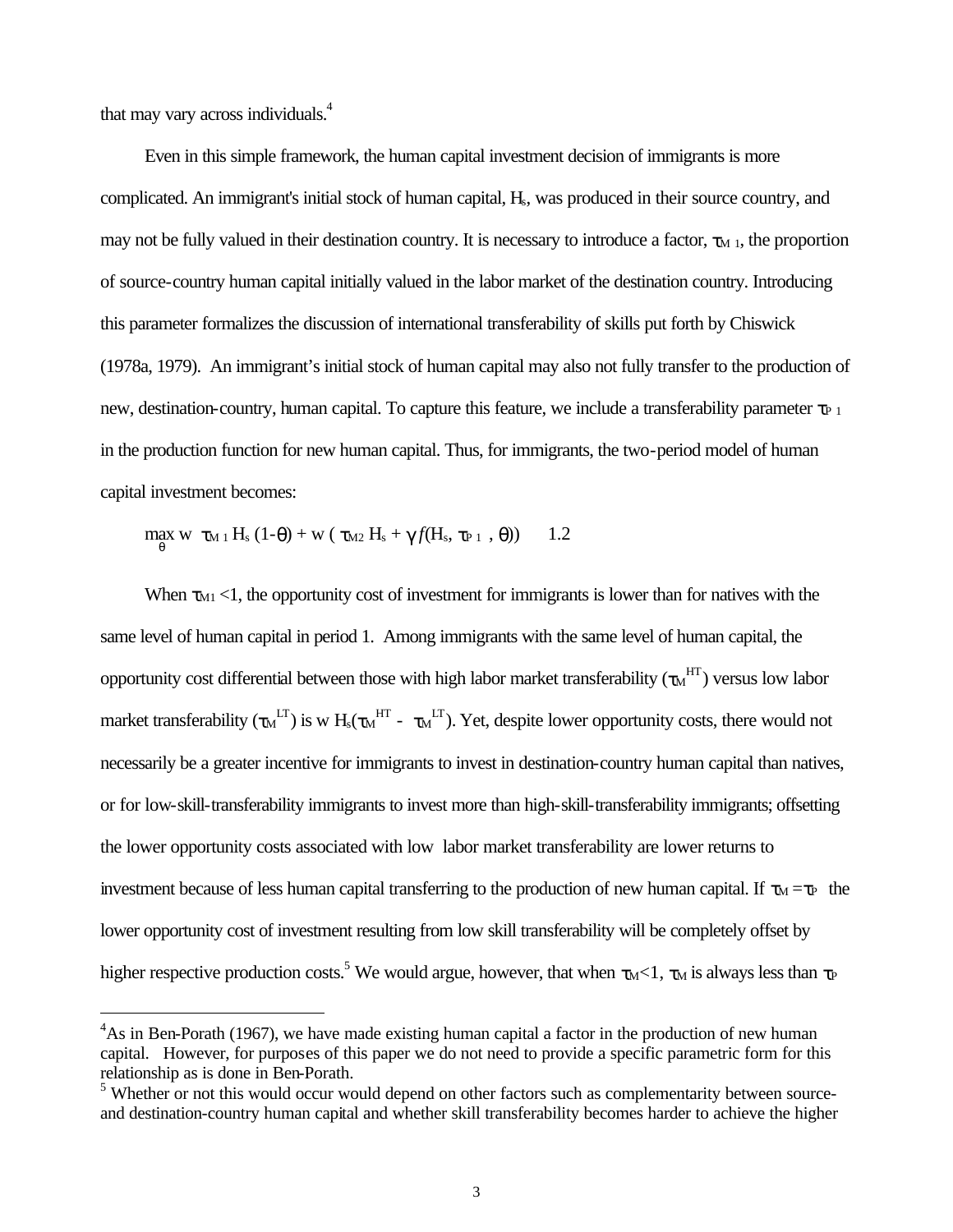and that as labor market transferability  $\tau_M$  falls, the transference of source-country human capital to the production of new skills,  $\tau_P$ , falls less. In other words, when  $\tau_M$ <1 source-country human capital is more valuable in learning than in earning, and this difference increases as labor market skill transferability falls. Our reasoning follows.

A sound assumption is that whatever portion of source-country human capital transfers to the labor market is also useful in the production of destination-country human capital. Thus  $\tau_P$  is always at least as large as  $\tau_M$ . When  $\tau_M = 1$ ,  $\tau_P = 1$  and the investment decisions of immigrants and natives are indistinguishable. As  $\tau_M$  decreases,  $\tau_P$  never decreases by more than  $\tau_M$  decreases.

Furthermore, source-country human capital that is not valued in the destination country's labor market is still useful in producing new human capital. There are several reasons for this.

• Part of the difficulty in transferring human capital between countries is not its innate productivity in the production of good and services, but a matter of information costs and risks. It can be much harder for potential employers to evaluate foreign educational credentials and work experience. However, real abilities are useful in gaining new skills. In addition, individuals' superior knowledge of their own abilities will be used in making their investment decisions.

• Learning skills—the set of abilities and experiences that aid in learning new knowledge and skills should transfer more readily than skills more specifically related to the business and production practices in the origin and destination countries. Previously learned work and study habits may greatly facilitate the learning of destination-country skills.

• Similarity and common elements between old and new skills aid learning. Although the technologies in producing goods and services differ across countries—particularly between developed and less-developed countries—the processes, materials, and ultimate aims are analogous. Thus, skills acquired in a lessdeveloped source country are useful for learning skills in a more-developed destination country: a

j

the level of skill transferability.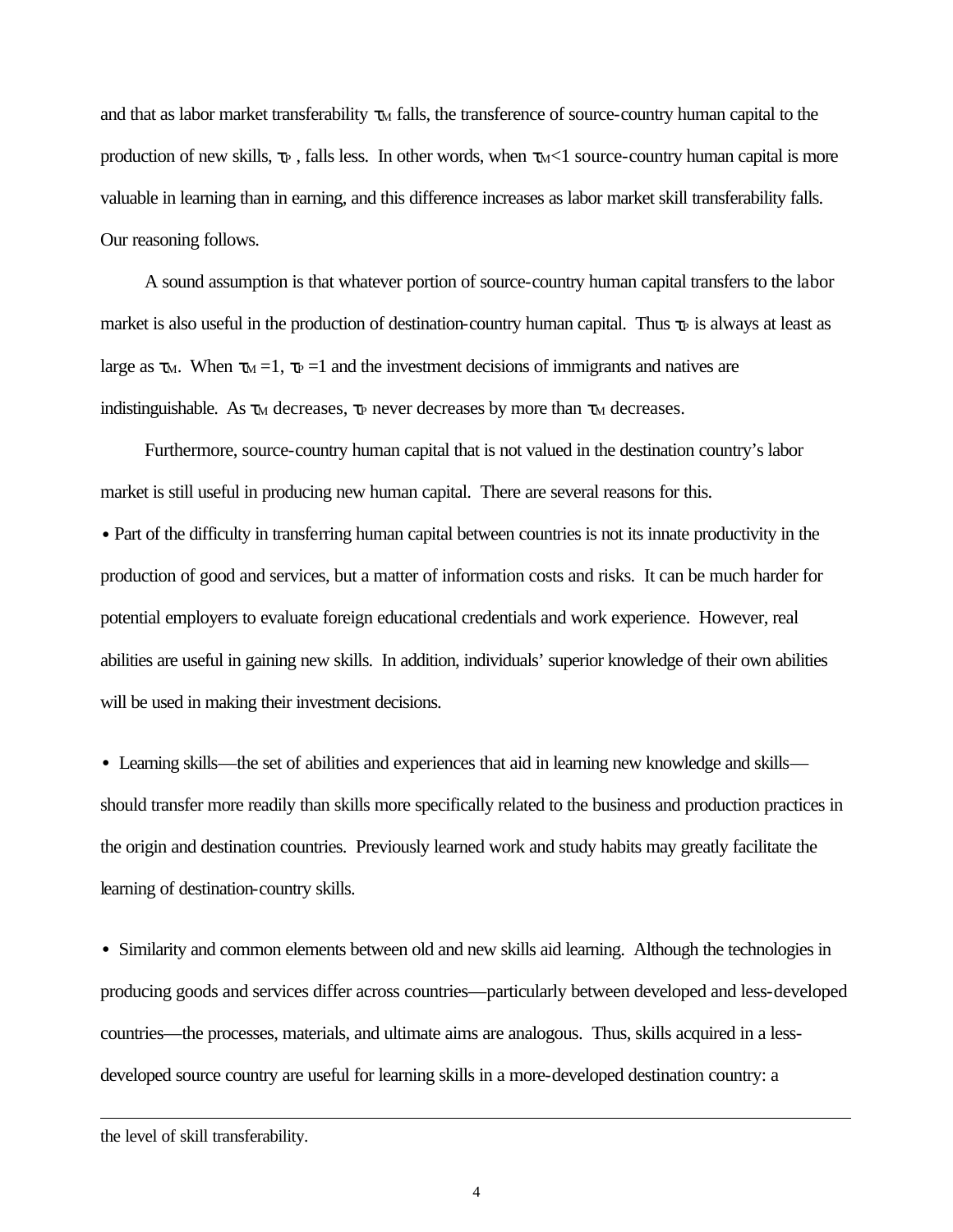Cambodian carpenter's experience with a hand saw is useful in learning to use an electric saw. More generally, persons who have learned one set of skills—even if those skills are not valued in the destinationcountry labor market—have advantages in learning a new set. Cognitive psychologists refer to this phenomenon as "transfer" (Mayer and Wittrock, 1996).

These ideas suggest that as labor market skill transferability ( $\tau_M$ ) falls,  $\tau_P$  falls less, since some of the source-country human capital that is not valued in the labor market will still be useful in producing new human capital. Even when  $\tau_M = 0$ , that is when source-country skills have zero market value,  $\tau_P$  will still be positive. Since when  $\tau_M = 1$ ,  $\tau_P = 1$ , and when  $\tau_M = 0$ ,  $\tau_P$  is positive, then (in the absence of any discontinuity) the difference between  $\tau_P$  and  $\tau_M$  must grow as labor market skill transferability falls.

Thus, the opportunity cost of source-country human capital applied to human capital investment falls more than the value of that human capital in producing new, destination-country human capital: as labor market skill transferability falls, the incentive to invest in destination-country human capital grows;  $\theta^*$ , the optimal level of investment will be greater for immigrants with low initial skill transferability. The greater investment means that the initial earnings differential between immigrants will be even greater than reflected by the difference in their skill transferability. <sup>6</sup> In comparing immigrants with the same level of source-country human capital, but different degrees of transferability of this human capital to the destination-country labor market, this model implies faster earnings growth for the immigrants with lower transferability. The same faster earnings growth is implied for any immigrants with imperfect skill transferability relative to natives, with natives represented as a special case where  $\tau_M = \tau_P = 1$ .

In addition to faster earnings growth for low skill-transferability migrants, there are several other empirical predictions that flow from this model of immigrant human capital investment:

<sup>&</sup>lt;sup>6</sup>Another model with a similar principal prediction of greater immigrant human capital investment is in Eckstein-Weiss(1998). The Eckstein-Weiss model assumes that source-country transferability (or, in their terms, skill prices) increases with time in the destination country and is unaffected by the rate of investment, as in the immigrant human capital investment model presented in this paper. The incentive for human capital investment increases in the Eckstein-Weiss model through the interaction in an exponential production function of transferable skills with destination-country skills.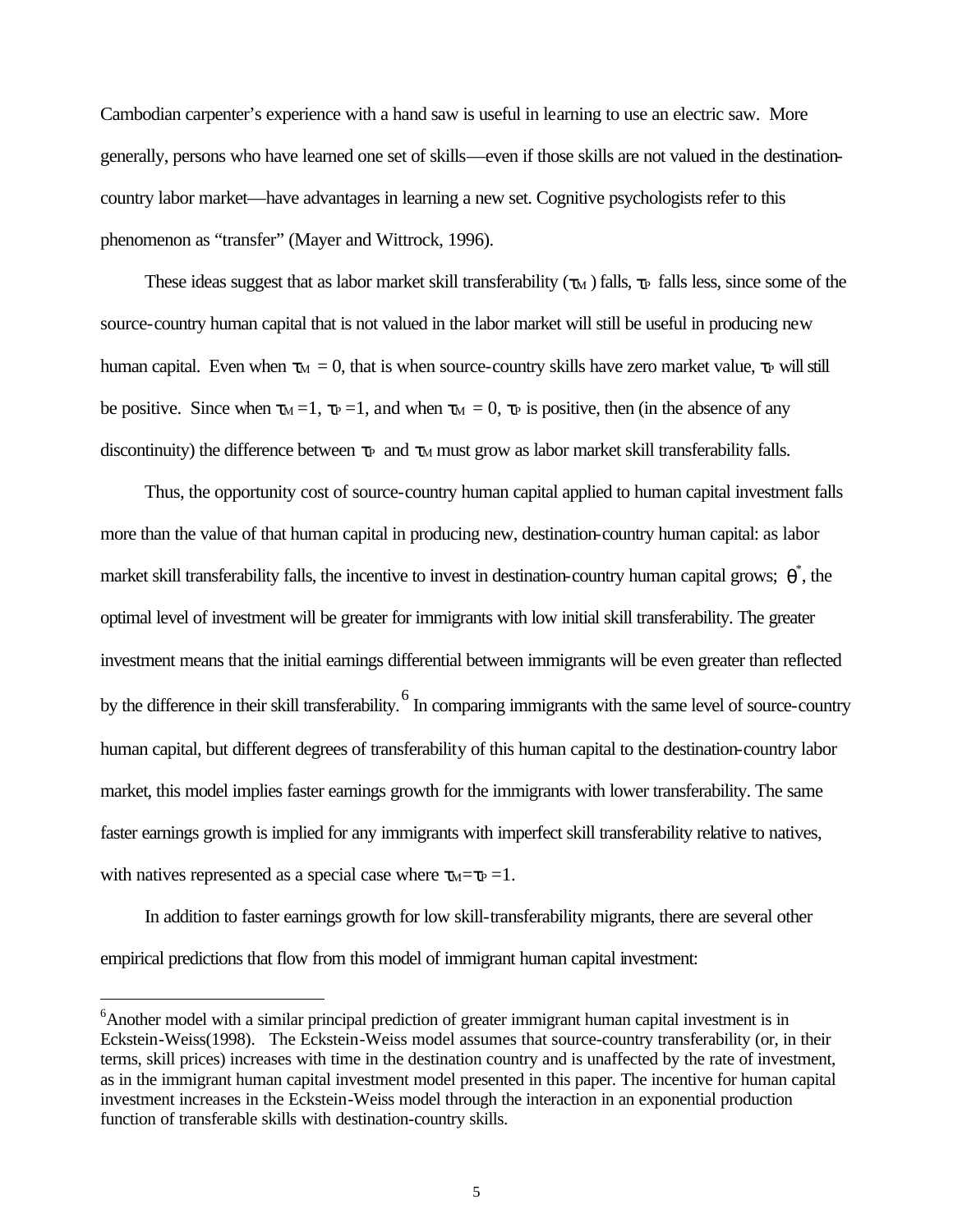1. *Holding source country human capital constant, there will be an inverse relationship between initial earnings and earnings growth.* If we roughly control for the level of source-country human capital through age and education variables, this model yields an empirical prediction of an inverse relationship between initial immigrant earnings and earnings growth. Where earnings differences result from the degree of transferability of source country human capital, lower initial earnings are associated with both greater human capital investment and a greater return on that investment.

2. *The lower the degree of skill transferability, the greater the likelihood that high skilled immigrants will invest more than low skill immigrants*. As in most human capital models, prior education or experience has an ambiguous effect upon investment decisions, increasing both the opportunity cost and the productivity of time spent investing. There is, however, an interactive effect between education and level of skill transferability. From our discussion of skill transferability in learning versus earning, it follows that the lower the degree of labor market transferability, the greater the effect of source-country human capital on the return to investment relative to its effect upon opportunity costs. In the extreme case, where  $\tau_M = 0$ , greater education will unambiguously lead to greater investment since an additional unit of education adds nothing to the opportunity cost of investment while adding  $\tau_P$  to its value in production. The role of prior learning, both in providing learning skills and a base on which to anchor new knowledge, implies:

#### $\partial$  ( $\partial$   $\theta^*$ / $\partial$  H<sub>s</sub>) /  $\partial$   $\tau_1$ )  $< 0$

Low skill transferability reduces the opportunity cost of human capital investment less than it reduces its productivity. In terms of the model, the effect of  $H_s$  on optimal human capital investment,  $\theta^*$ , moves in a positive direction as  $\tau_1$  becomes smaller. Thus we would expect greater relative earnings growth for the highly educated if they come from a country with less similarity to the United States, and thus lower skill transferability:  $(\theta_{\text{high skill}} - \theta_{\text{low skill}})^{\text{low } \tau} > (\theta_{\text{high skill}} - \theta_{\text{low skill}})^{\text{high } \tau}$ . To the extent that skill transferability differences do lead to greater investment and earnings growth by the more educated, we would expect the inverse relationship observed between entry earnings and earning growth to be greater for the more highly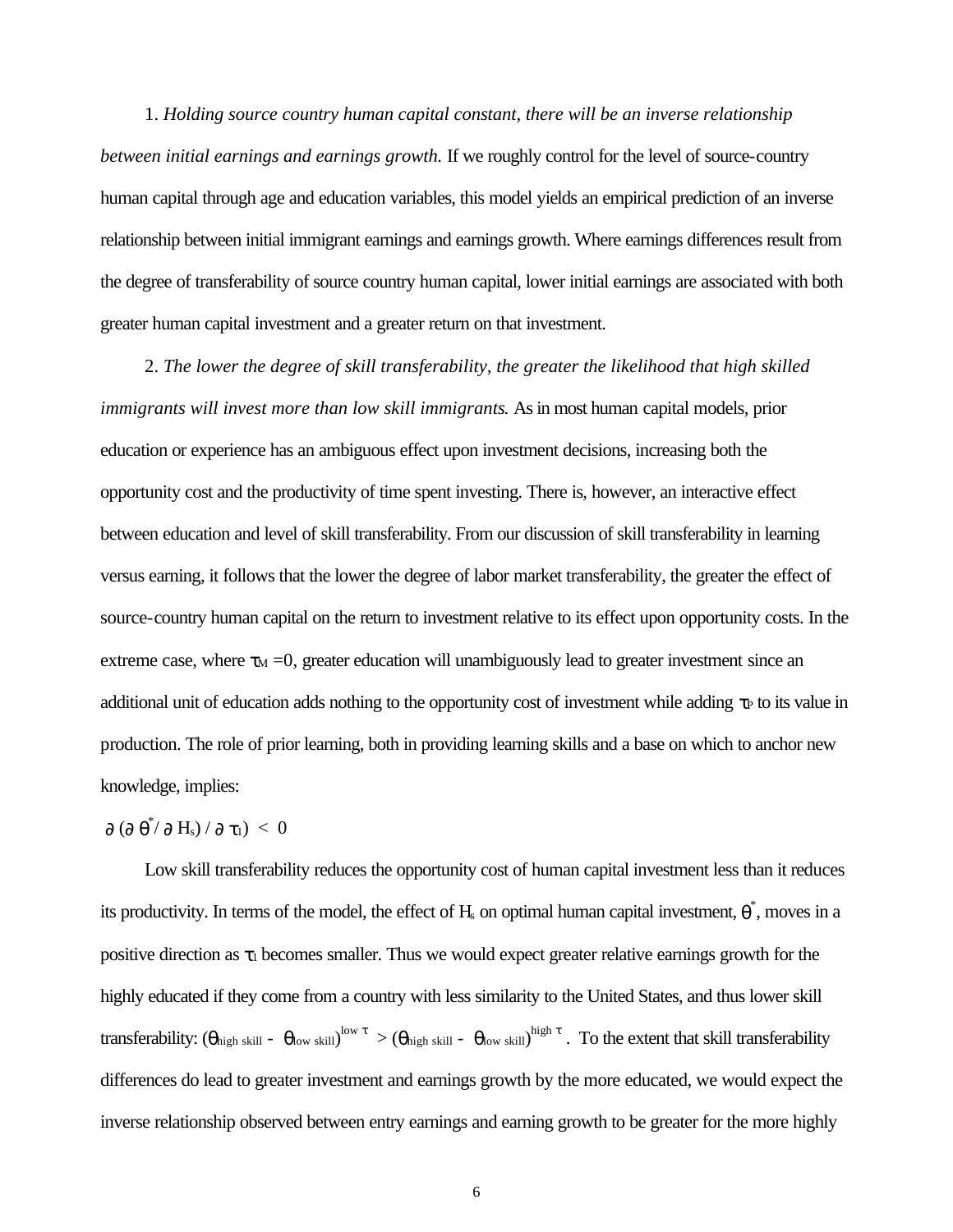educated<sup>7</sup>.

 $\overline{\phantom{a}}$ 

3. *Holding education constant, there will be a stronger inverse relationship between entry earnings and earnings growth for younger workers.* This results if the two-period model given above is simply extended to a third period in which only workers that are young in period 1 may have earnings. The objective function for younger workers becomes:

max w 
$$
\tau_{M1}
$$
 H<sub>s</sub> (1- $\theta_1$ ) + w ( $\tau_{M2}$  H<sub>s</sub> +  $\gamma f(H_s, \theta_1, \tau_{P1})$ )(1- $\theta_2$ ) + w ( $\tau_{M3}$  H<sub>s</sub> +  $\gamma f(H_s, \theta_1, \theta_2, \tau_{P1}, \tau_{P2})$ )  
\n $\theta_1, \theta_2$ 

where  $\theta_1$  and  $\theta_2$  are the first and second period rates of human capital investment.

It is a common result from human capital models and empirical estimates that the young engage in more human capital investment since they have a longer period over which to receive a return from new human capital. In this model, youth makes investment more likely, and increases the sensitivity of investment to the rate of initial skill transferability. In addition, longer time horizons increase the likelihood that the more highly educated will have greater rates of investment. We have allowed for the possibility that both forms of skill transferability,  $\tau_P$  and  $\tau_M$ , can vary overtime in the multiple investment period models, and shifts in these parameters would have some additional effect upon the optimal timing of investment

#### II. The Relationship between Entry Earnings and Earnings Growth

The relationship between initial earnings and earnings growth can be directly examined by following various immigrant entry cohorts across decennial censuses. We used the 1980 Census 5% Public Use Micro Sample and a 1990 Census 6% microdata sample to examine the entry earnings and earnings

 $7$ If natives are the special case of perfect skill transferability, we would expect education to have a more positive effect on further human capital investment for immigrants than for natives.

<sup>&</sup>lt;sup>8</sup>Due to data limitations in the 1970 census and the only indirect identification of wage rates in 1980 and 1990, we focus on annual earnings.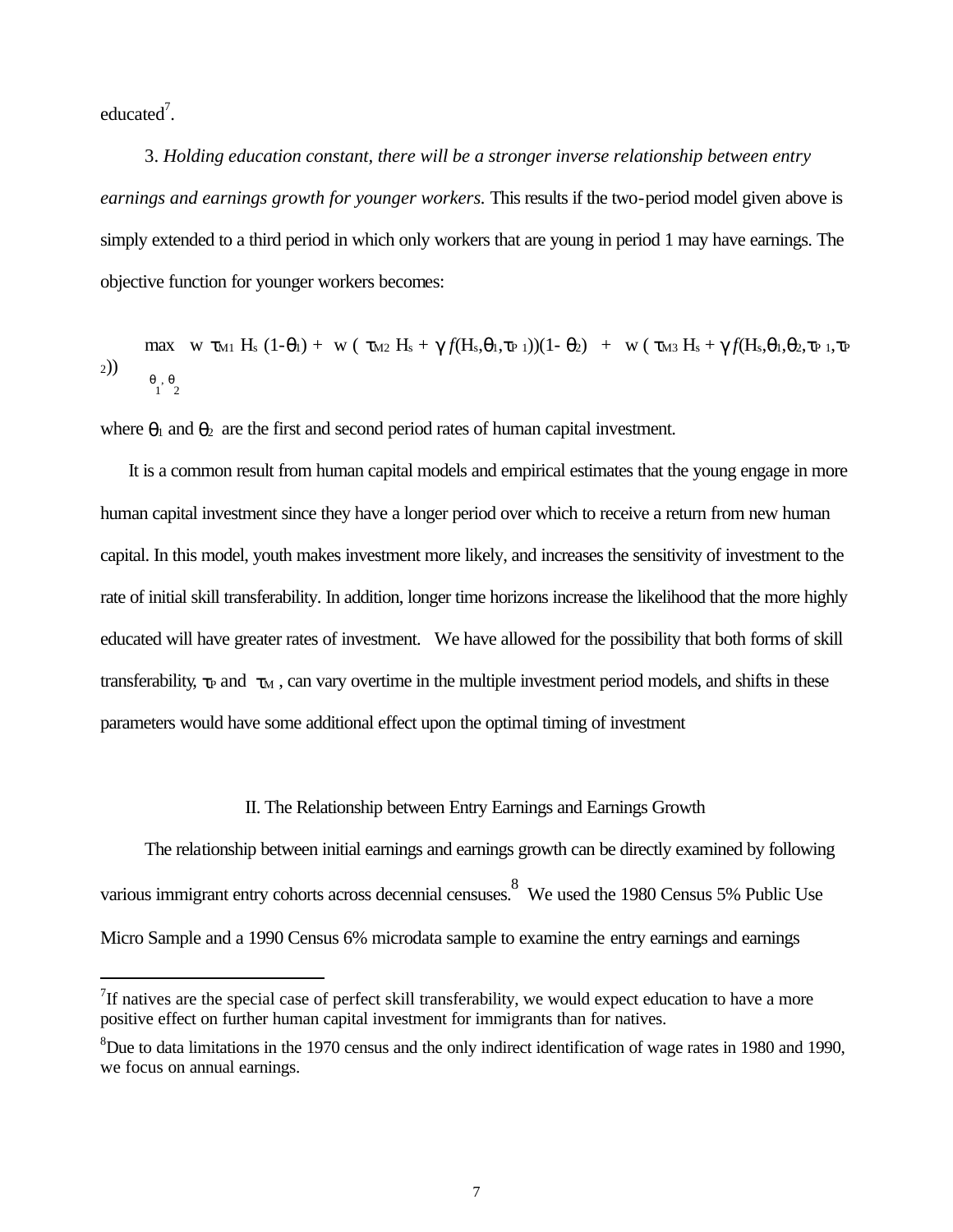growth of adult immigrants who migrated between 1975 and 1980.  $9^9$  Given the sensitivity of immigrant earnings growth estimates to slightly different model assumptions (Lalonde and Topel, 1992), we pursued a simple non-parametric approach that avoids assumptions about the earning profile's functional form or the appropriate reference group against which earnings differentials are measured and avoids confounding effects of age and assimilation (Kossoudji, 1989; Friedberg, 1993).

Median earnings were measured within education and age subsets for 24 countries or regions of origin.<sup>10</sup> Entry earnings were measured by the earnings reported in 1980 by the 1975-1980 entry cohort.<sup>11</sup> The earnings growth rate of each of the country/age/education groups was then measured by the difference between their 1980 earnings and their respective earnings ten years later, as measured by the 1990 census, dividing the difference by their 1980 earnings. An alternative approach would be to first estimate a parametric model and then, using the predicted values, estimate the correlation between the predicted entry earnings and predicted earnings growth. Although our approach ignores information beyond the median within each age/education/country cell, we can be very certain that our results are not the product of a particular set of model assumptions.

Consistent with standard professional practice in estimating Mincer earnings functions, immigrant regression models that pool entry cohorts from two or more censuses typically limit the sample to employed individuals, and exclude the self-employed.<sup>12</sup> These sample limitations may create severe

<sup>&</sup>lt;sup>9</sup>The 1990 census sample used in our analyses is a 6 percent microdata sample created by combining and reweighting the 1990 Public Use 5% and 1% samples. The 1980 census sample is the 5 percent "A" Public Use Sample. The 1970 census sample, is the 1% State Public Use Sample (5% questionnaire).

<sup>&</sup>lt;sup>10</sup>Median rather than mean earnings were used since the median is a much less volatile measure of central tendency in small samples. The source areas are: Africa, Canada, Jamaica, Britain, Germany, Greece, Italy, Portugal, Other Non-Communist Europe, Poland, Yugoslavia, Other Communist Europe, China/Taiwan, Japan, Korea, India, Islamic Southwest Asia, Philippines, Other Asia, Oceania, Cuba, Mexico, Other Central America, and South America.

<sup>&</sup>lt;sup>11</sup>There are concerns about how well the census year-of-immigration variable captures actual U.S. date of entry and thus measures U.S. experience (Massey and Malone, 1998). For purposes of correctly identifying a cohort between censuses, all that is needed is that the Census question be interpreted by the respondents the same way in each census. To the extent a Census-based measure underestimates time in the U.S., estimates of initial earnings growth will be biased downwards (Duleep and Dowhan, 1999a).

 $12$ Self-employment earnings usually include some return on financial or physical capital that would bias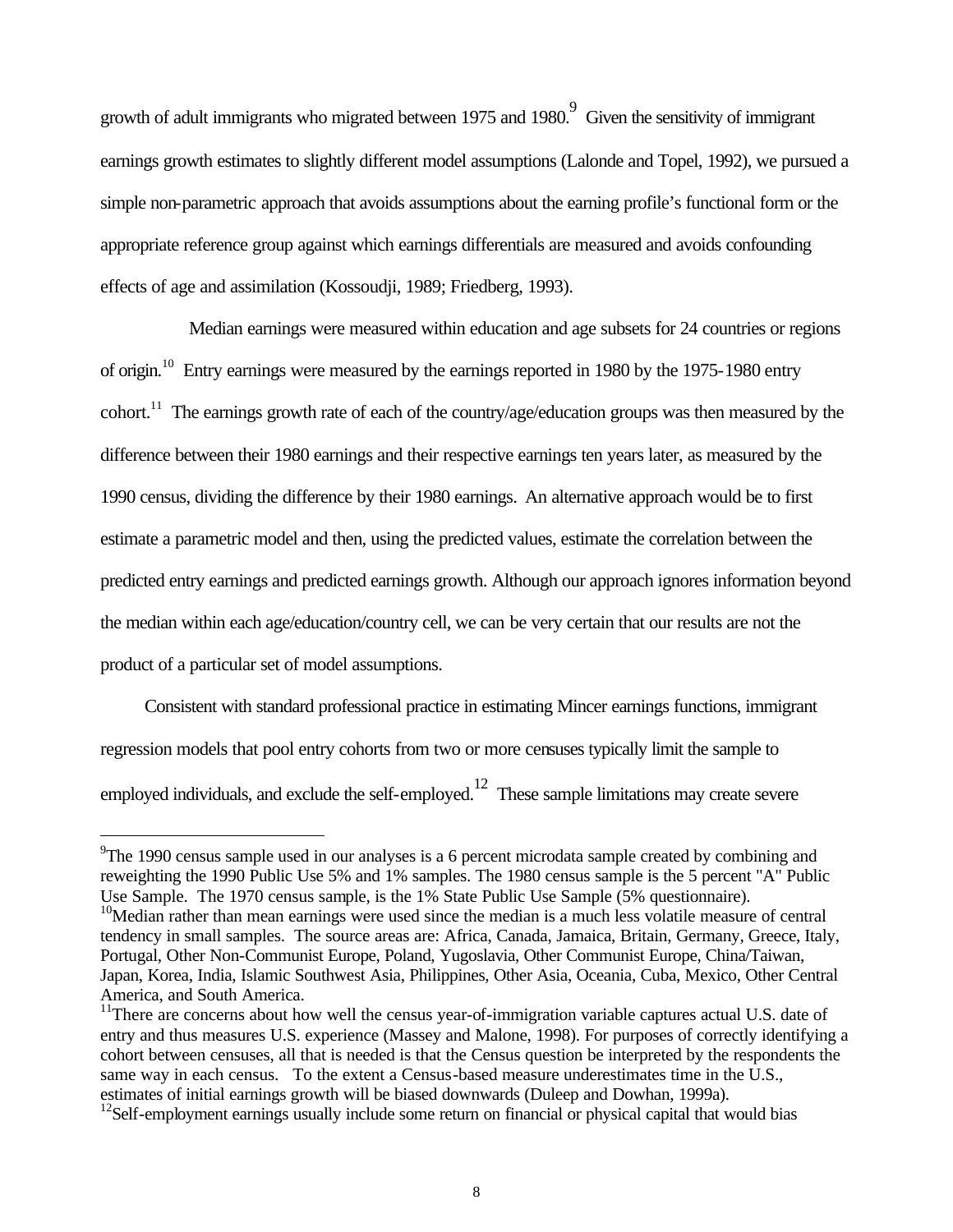problems when following a "synthetic" cohort over time: individuals eligible for the sample in the first census through normal employment may be ineligible for the sample in the second census due to selfemployment; individuals without earnings during the first census, because of low employability or time spent in school, might be fully employed during the second, biasing the estimated earnings growth of immigrants downwards. This issue applies to any cohort followed between censuses. But it is particularly important here as immigrants have high occupational mobility, high in-school rates, and high rates of movement into self-employment. To avoid these difficulties we place no labor force status restrictions on our census cohorts.

Sample size concerns led us to group several countries, and to group age and education each into two categories: the education categories are 1-12 years and 13 or more years; the age categories are 25- 39 and 40-54 on the 1980 sample, and 35-49 and 50-64 on the 1990 sample. All told there were 96 country/age/education cells in our data set for the 1980-1990 comparison.<sup>13</sup> The correlation between the entry earnings of the country/age/education cohorts and their 1980-1990 earnings growth rates is - .4889 and highly statistically significant. A negative correlation of -.4593 is found when each country/age/education observation is weighted to reflect its relative importance using the entry cohort sample size<sup>14</sup> The negative correlation suggests that lower initial earnings within education and age groupings are associated with faster growth. This finding, based on numerous country/age/education cohorts, agrees with the Lalonde and Topel (1991) comparison of 1970 earnings and 1970-1980 earnings growth for five ethnic groups, and with the Schoeni et al. (1996) finding of low initial wages but fast wage

j

regression coefficients of rates of return. For many policy purposes, it is desirable to include these income flows in an assessment of immigrant economic contributions. However, our use of the median rather than the mean of earnings reduces the effect of non-labor income flows from the self employed, and we do interpret changes in earning over time as primarily resulting from human capital investment.

 $13$ Our conclusions are robust over numerous alternative approaches used in forming subgroups.

<sup>&</sup>lt;sup>14</sup>The argument for weighting is that the larger the sample size underlying a country/age/education group, the more accurate the estimated median for the group. In addition, weighting by the size of a country's contribution to U.S. immigration ensures the policy relevance of a result. The argument against weighting is that the resulting estimated relationship may reflect the dominance of a few country/age/education groups, as opposed to a more general phenomenon.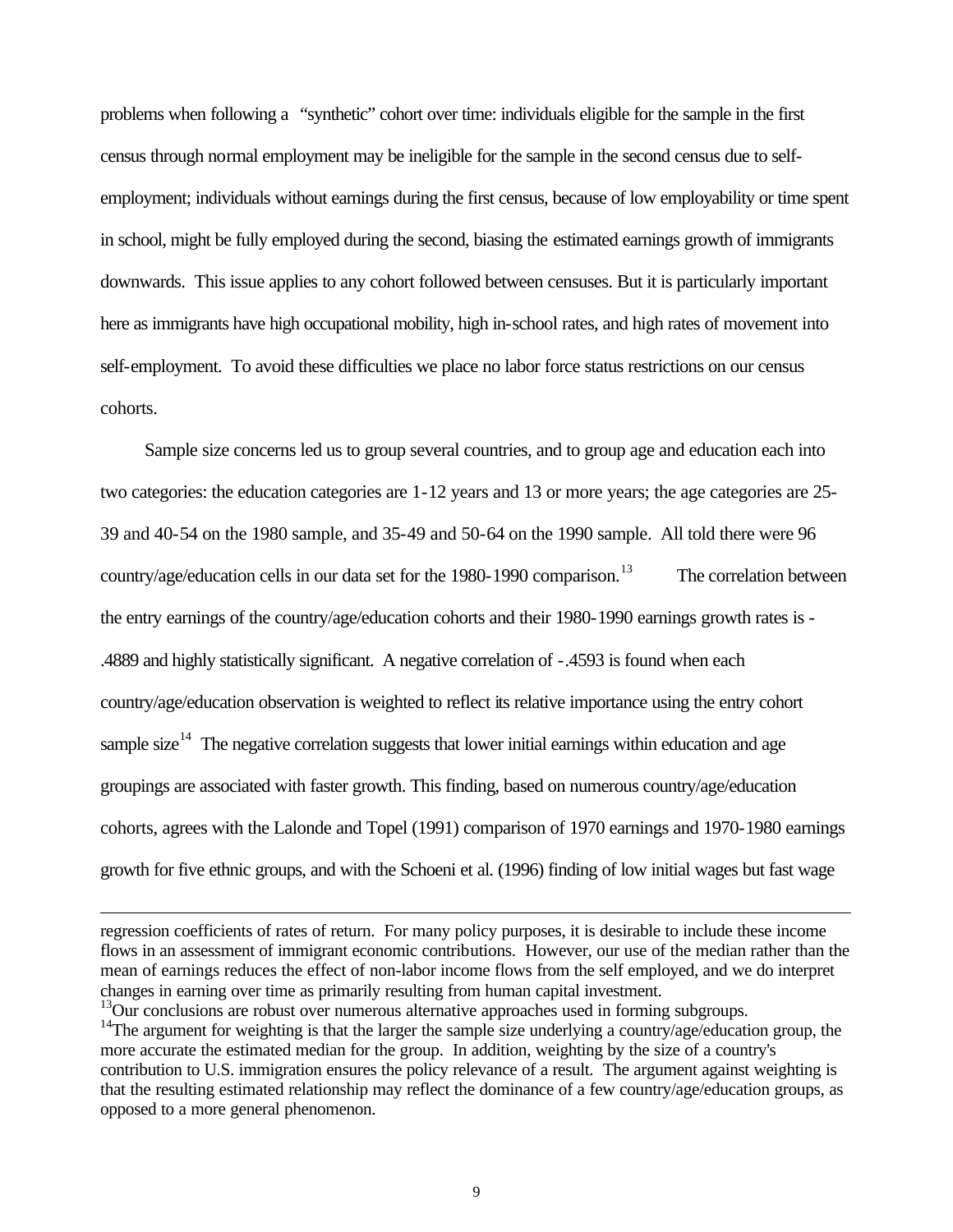growth for East Asian immigrants and high initial wages but slow wage growth for European immigrants.<sup>15</sup>

A potential caveat is that sampling error could produce the measured inverse relationship. Any sample estimate will contain some error. In this case, any error in the estimated first-period earnings creates an opposite error when calculating the growth rate using the earnings estimates of the first and second periods: if the estimated entry earnings for a cohort in 1980 are underestimated, then the estimated earnings growth between 1980 and 1990, calculated using an erroneously low base, will tend to be too high. Thus even if there is a random relationship between initial earnings and growth rates for different cohorts in the full population, a correlation between estimates of these two values would be negative. Although the 1990 earnings estimate has its own error term, this does not affect the false correlation between initial earnings and earnings growth unless it is correlated with the 1980 error term.<sup>16</sup>

To solve the bias problem, let  $y_{i,k}$  be our entry earnings for a cohort who entered in period k as measured in year j and  $y_{j+10, k}$  -  $y_{j,k}$  be the estimated earnings growth for cohort k. The bias problem is then completely circumvented by splitting the random sample from which  $y_{i,k}$  is estimated and using one half to estimate entry earnings and the other half to estimate the entry earnings used in the earnings growth computation.<sup>17</sup> In other words, relate  $y_{j,k,1/2a}$  to  $y_{j+10, k}$  -  $y_{j,k,1/2b}$ , or  $y_{j,k,1/2b}$  to  $y_{j+10,k}$  -  $y_{j,k,1/2a}$ , where 1/2a

<sup>&</sup>lt;sup>15</sup>We also confirm the Schoeni et al. finding of low initial earnings and slow earnings growth for Mexican immigrants during the 1980's. This finding does not hold, however, for all of Latin America or for Mexican immigrants of earlier periods. The 3 million legalizations in the 1980's under the 1986 Immigration Reform and Control Act might have made this a uniquely difficult period in the labor market for Mexican immigrants due to increased competition. Equally plausible is a sample selection bias (Ahmed and Robinson (1994): Mexican immigrants illegal at the time of the 1980 census might have been more likely to be counted in 1990, after legalization.

<sup>&</sup>lt;sup>16</sup>The measurement error concern is equally valid whether county-of-origin-specific entry earnings and growth rates are estimated from dummy variables and interaction terms in a regression or more directly using the observations within each sample cell. Estimating directly from sample cells allows us to estimate median rather than mean earnings, thereby reducing the effect of measurement error (the median is a much less volatile measure of central tendency in small samples), and permits eliminating the measurement error bias problem with the split random sample method introduced below.

 $17$ In a previous analysis, we tested the sensitivity of our estimates to sampling error bias by re-estimating our earnings estimates and correlations 100 times using separate random 75% samples and 100 times using random 50% samples of the original census data. Although similar to resampling techniques such as bootstrap (Simon and Burstein, 1985 and Efron, 1982), our motivation was to increase the expected variance, and hence the mean absolute value, of the error terms of the estimates of median earnings. Increasing the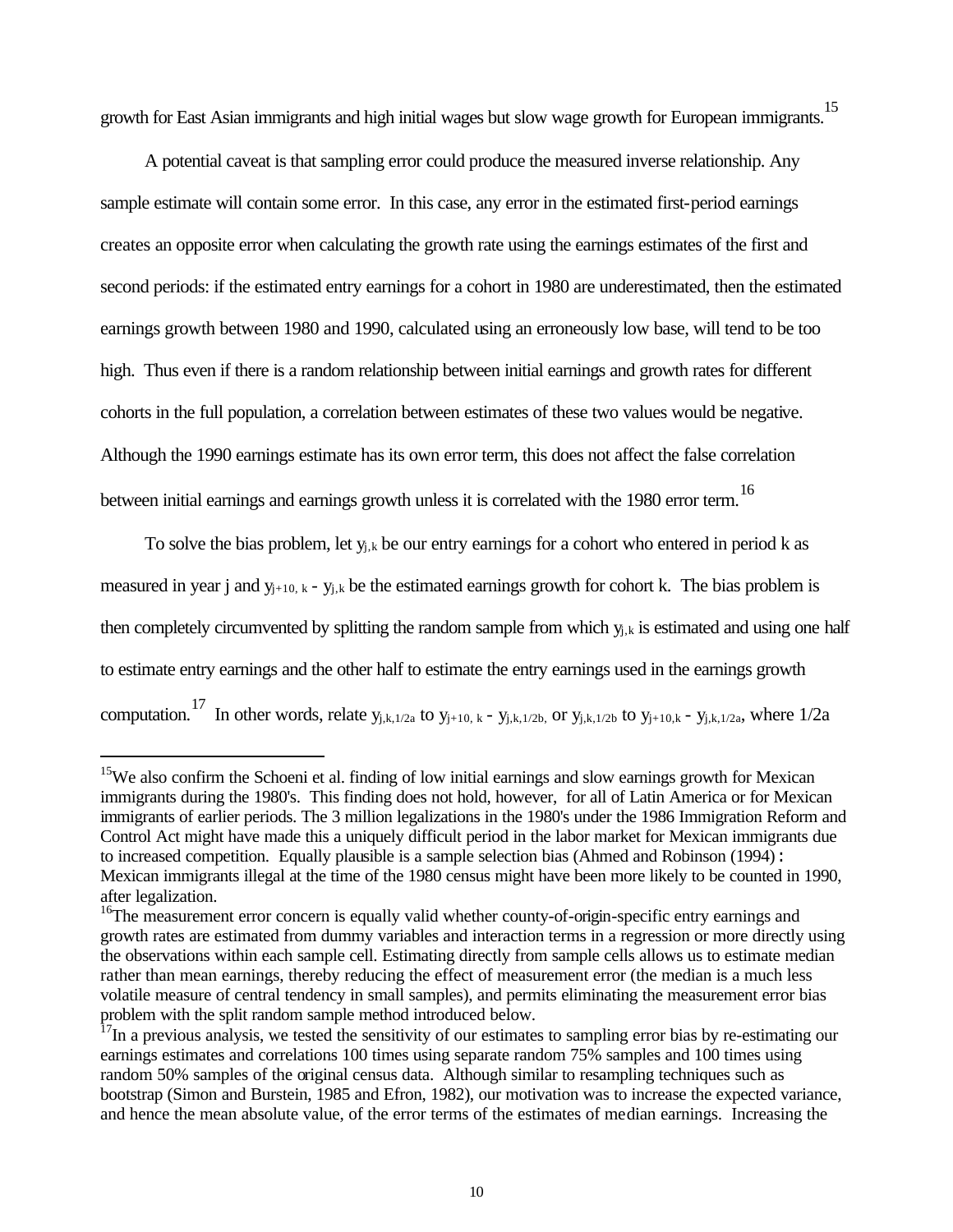and 1/2b are the two halves of the random sample for year j. Using the "split random sample method," the estimated correlations between entry earnings and earnings growth are -.4017 and -.4662, instead of - .4889 for the unweighted sample, and -.3917 and -.4870, instead of -.4593 for the weighted sample.

To determine whether the inverse relationship is large enough to be of practical significance, we regressed the 10-year earnings growth rate on entry earnings (Table 1). According to the unweighted estimates, shown in the first data column, a 10-year growth rate changes -5.8 percentage points for every \$1,000 change in entry earnings. For the weighted estimate, a \$1000 change in earnings is associated with an opposite 9.7 percentage point change in the 10-year growth rate (column 4).<sup>18</sup> Our model predicts an inverse relationship conditional on human capital. When we control for the age and education strata used to form our cells (column 7), the negative estimated effect of entry earnings on earnings growth increases to 13.0 percentage points.

To ensure that the estimated negative effect of entry earnings on earnings growth is not the result of sampling error bias, we re-estimated the simple unweighted regression with the split random sample method; the results (Table 1, second and third columns) are close to the full-sample estimates. The weighted data estimates (fourth through sixth columns) reveal an even greater inverse relationship—perhaps because weighting places greater emphasis on countries where larger sample sizes allow more accurate estimates of first- and second-period earnings.

Dividing by education and age (Table 2), we find that the weakest inverse relationship is for older, more educated immigrants for whom a \$1,000 decrease in entry earnings (a decrease of 4.9% of median earnings) is associated with a 2 percentage point increase in 10-year earnings growth. The strongest inverse relationship is for the young and more highly educated, for whom a \$1,000 entry-earnings decrease

j

magnitude of the sampling errors provides an indication of the effect measurement error on the correlation between entry earnings and earnings growth. Taking multiple subsamples of the original census data reduces the probability that the change in coefficients we observe is due to chance.

 $^{18}$ Using the weighted estimates, this suggests that for immigrants who entered the U.S. between 1975-79, an immigrant cohort with entry earnings that were a \$1,000 less than the overall median of \$12,130 would catch up to a cohort with median entry earnings in 10 years.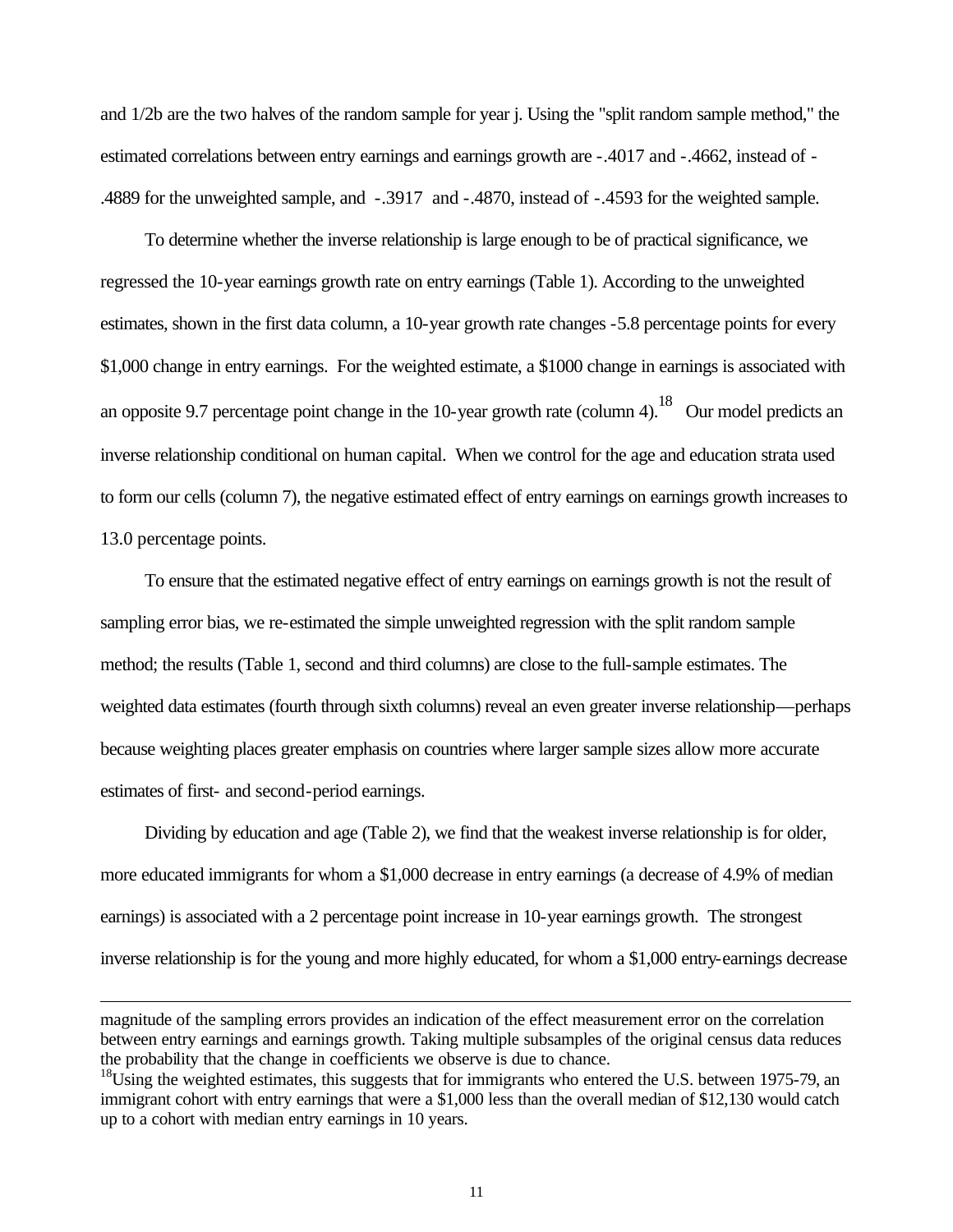(a decrease of 7.2% of median earnings) is associated with a 20.8 percentage point increase in 10-year earnings growth. Consistent with our model of immigrant human capital investment, the inverse relationship is greater for the young than for the old at each education level.<sup>19</sup>

The inverse relationship also emerges in separate regressions for each immigrant origin region (Table 3). But with notable differences: a \$1,000 change in entry earnings produces a 3.1 percentage point opposite change in the 10-year earnings growth rate for European immigrants, a 19.9 percentage point change for immigrants from Central and South America (including Mexico), and an 18.9 percentage point change for Asian immigrants. (Similar results are obtained using the split random sample method.) This is exactly what would be expected if skill transferability is the principle mechanism for the inverse relationship between entry earnings and growth: Europeans, with a more similar economy to the United States, likely have fewer problems transferring their country-of-origin human capital to the United States.<sup>20</sup> If skill transferability is greatest between the United States and other developed countries, we should find the weakest inverse relationship for immigrants from these countries. Separately regressing the 10-year earnings growth rates on entry earnings across a "developed-country" group (Europe, Japan, Canada, and Oceania) and a less developed country group reveals a smaller inverse relationship for the former—a \$1,000 decrease in entry earnings produces a 2.9 percentage point increase in earnings after ten years for immigrants from developed countries compared to a 28.9 percentage point increase for immigrants from less developed countries (Table 4).

According to our model of immigrant human capital investment, the lower the degree of skill transferability, the greater the likelihood that high-skill immigrants will invest more than low-skill immigrants:

<sup>&</sup>lt;sup>19</sup>Also consistent with our model of immigrant human capital investment is the finding that the ratio of the inverse relationship for the high educated to the inverse relationship for the low educated is larger among the younger immigrants than among the older immigrants. Intuitively, this is because education increases the opportunity cost of investment for both young and old, but the return to investment is less for the old.

 $^{20}$ Asian and Hispanic immigrants may have less transferable skills due to differences between the economic and educational systems of those countries and the U.S. or because the employment opportunities in these countries make it worthwhile for persons to migrate even when it involves substantial investment in new human capital. Rivera-Batiz (1996) shows that the skills acquired at given schooling levels in several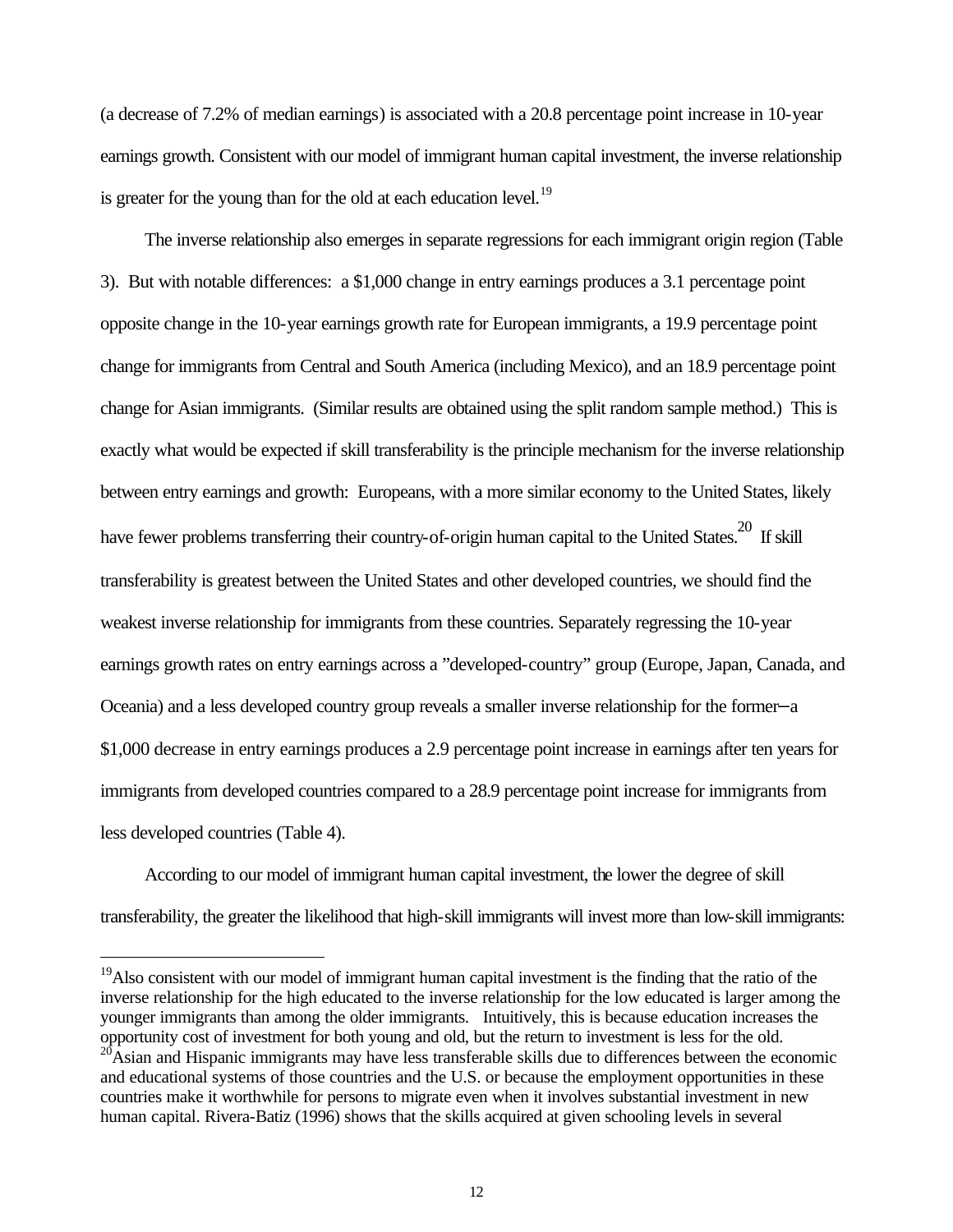the ratio of the inverse relationship for the more educated to the inverse relationship for the less educated should be larger among immigrants from economically-underdeveloped versus economically-developed countries. Dividing the more developed/less developed samples by education level (Table 4), we find the inverse relationship among immigrants from the less developed countries is much greater among the more educated immigrants than among the less educated; for immigrants from the economically developed countries, the inverse relationship is slightly greater among the less educated than among the more educated.

 To learn whether entry earnings are inversely related to earnings growth over longer time horizons, we used the 1970-1990 censuses to follow the 1965-69 cohort for ten- and twenty-year periods (Table  $5)$ .<sup>21</sup> There is a significant negative relationship between entry earnings and earnings growth for the 1965-1969 entry cohort: a \$1,000 decrease in entry earnings is associated with a 4.7% additional increase in earnings over ten years. The earnings growth increase associated with lower initial earnings also continues beyond the initial 10-year period—a 6.0 percentage point increase in earnings over 20 years for each \$1,000 decrease in entry earnings, or about one-third more than the 10-year effect. Consistent with the model, the incentive for human capital investment decreases with age and as source-country human capital becomes more transferable.

To isolate the inverse relationship from coincidental country-of-origin effects, we used the 1970, 1980, and 1990 censuses to relate *changes* in entry earnings to *changes* in earnings growth *for the same country*. The change in initial earnings was measured by  $y_{1980,75}$  -  $y_{1970,65}$ , where  $y_{1980,75}$  refers to the 1980 earnings of immigrants who entered the U.S. between 1975 and 1980 and  $y_{1970.65}$  refers to the 1970 earnings of immigrants who entered the U.S. between 1965 and 1970. The change in the 10-year growth rates was measured by [(y1990,75 - y1980,75) / y1980,75] - [(y1980,65 - y1970,65) / y1970,65] where y1990,75 refers to the 1990 earnings of immigrants who entered the United States between 1975 and 1980 and y1980,65 refers

j

developing countries are superior to those acquired in U.S. schools.

<sup>&</sup>lt;sup>21</sup>The twenty-year comparison also represents an independent observation with a different sampling error.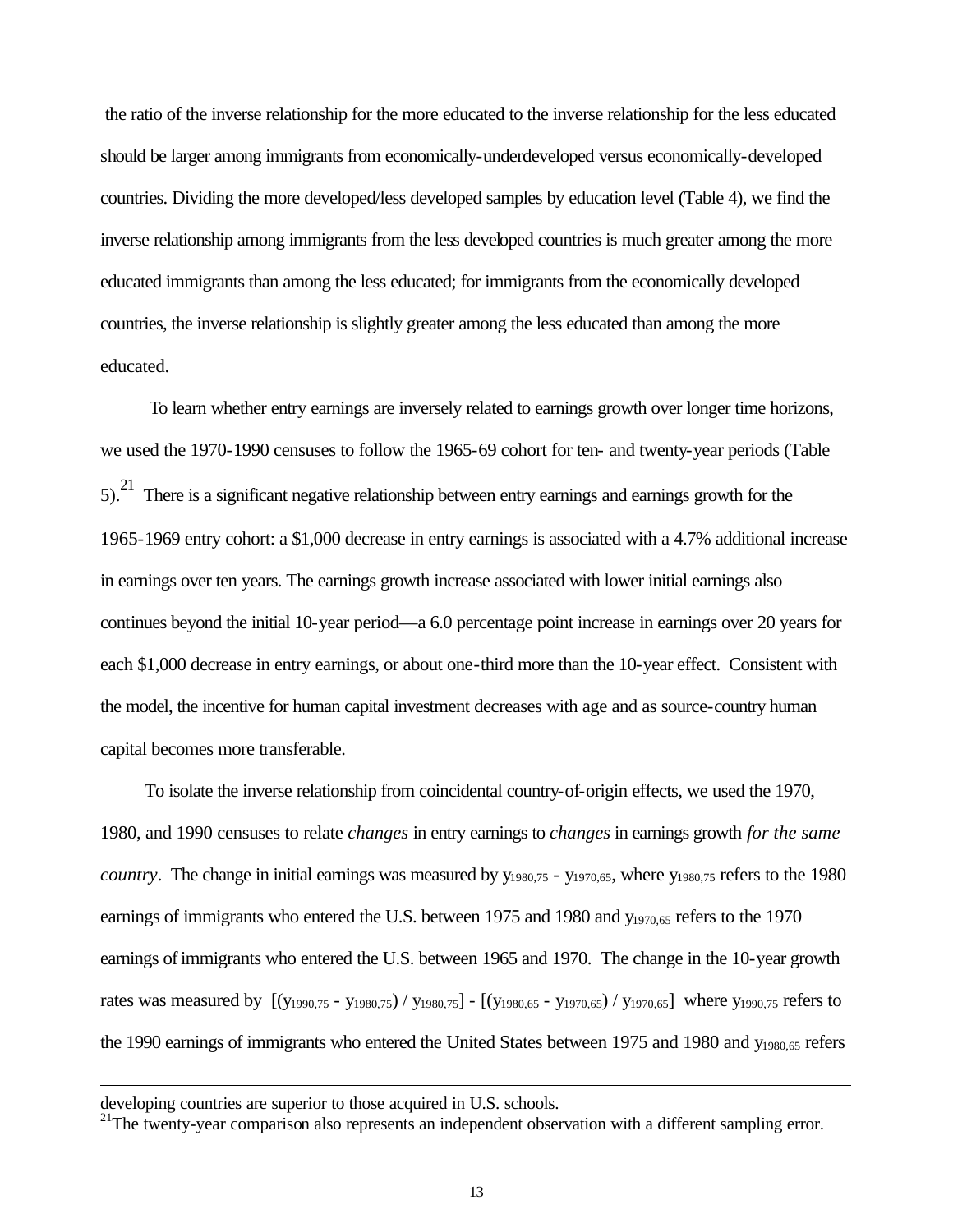to the 1980 earnings of immigrants who entered the United States between 1965 and 1970.

Correlations were computed between these two measures across country/age/education cohorts using various indexes to deflate earnings over the three periods. Although it makes little difference to our results, we prefer on theoretical grounds to deflate using average weekly earnings.<sup>22</sup> Since we are using earnings as an indicator of changes in the unmeasured aspects of human capital of different immigrant cohorts, the deflator used should ideally reflect not only inflation, but also changes in how the market values human capital. Average weekly earnings more closely approximate this concept than an index based on price changes alone—an earnings index helps to control for period effects in labor market demand conditions between censuses.<sup>23</sup>

Changes in entry earnings between entry cohorts are negatively associated with changes in earnings growth rates (Table 6). Since errors in the entry-earnings estimates may produce a negative bias in the estimated relationship, we repeated the analysis with the split random sample method. Doing so reduces the estimated negative relationship (Table 6, second and third columns).<sup>24</sup> Nevertheless, we still find decreases in entry earnings to be associated with increases in earnings growth within education/age cohorts, holding country of origin constant. To gauge the magnitude of the estimated association, we regressed the

 $22$ The weekly earnings index was derived from the Bureau of Labor Statistics' series on average weekly earnings in private nonagricultural industries. The correlation shown in Table 6 is negative and of similar size regardless of whether the deflator is the Consumer Price Index, the Personal Consumption Expenditure Deflator, or an index based upon average weekly earnings.

<sup>&</sup>lt;sup>23</sup>Period effects upon earnings and earnings distributions have been raised as a potential concern for studies that follow cohorts. Differences in demand conditions between census years that affected the entire income distribution would have similar effects upon the earnings of immigrants from each source country, and thus have relatively little effect on our analysis even if we had not deflated by a wage measure. There is a greater potential for changes in the distribution of earnings across skill levels to affect our result. Chiswick (1991) and Lalonde and Topel (1992) argue that the 1970-1980 decline in immigrant entry earnings (adjusted for measured characteristics), interpreted by Borjas as a decline in immigrant quality, is partially due to a general decline in the relative wages of low-skilled workers.

<sup>&</sup>lt;sup>24</sup>The greater reduction with the split random sample method in the estimated coefficient for the 1970-1990 analysis than for the 1980-1990 analyses may reflect a greater negative bias in the full-sample estimated relationship due to the smaller sample sizes underlying the 1970 entry-earnings estimates or a greater relative increase in measurement error when the 1970 country/age/education cells are split in half compared with when the 1980 cells are divided; measurement error will tend to diminish the estimated relationship quite apart from the sampling error bias discussed above.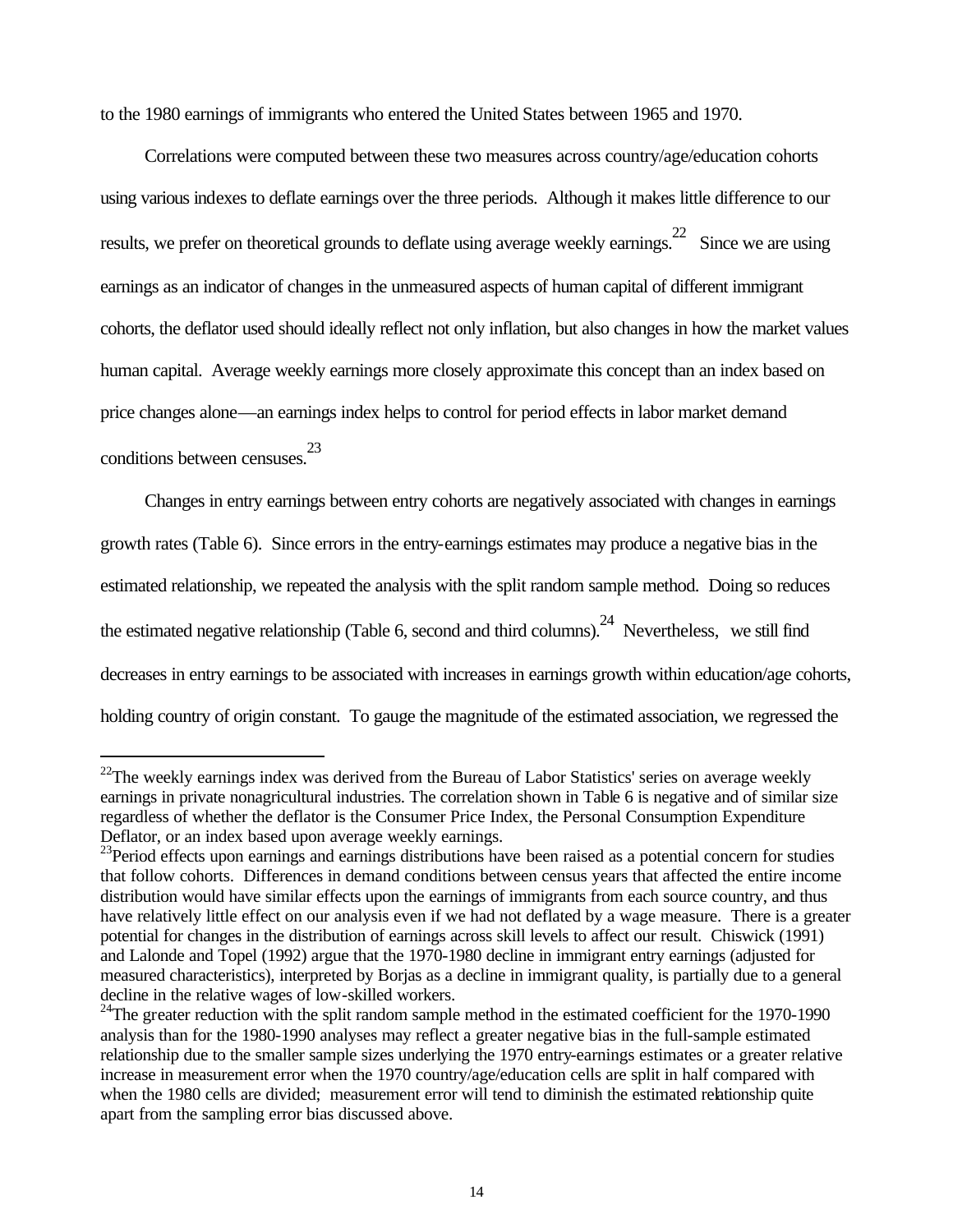change in the 10-year earnings growth rate on the change in entry earnings (Table 7). Estimated with the split random sample method, the effect of entry-earnings changes on changes in the 10-year earnings growth rate becomes smaller. Nevertheless, the smallest estimated effect (using growth rates based on sample b entry earnings of each initial census year) translates into 12.7 extra percentage points of growth after ten years for a \$1,000 change in entry earnings—a larger effect than in single cohort estimates.

To explore the effect of emigration on our estimates, we calculated an emigration rate for each cohort, using it to categorize the country/age/education cohorts as having high or low emigration rates. The correlation between changes in entry earnings and changes in earnings growth is similar for high and low emigration groups. This suggests that any bias of the earnings growth estimates caused by emigration does not seriously affect our analysis.

#### III. Conclusion

Even after accounting for differences in the immigration flows from different countries of origin, sampling error, and emigration effects, we find a strong systematic inverse relationship between immigrant entry earnings and earnings growth. The inverse relationship has implications for the interpretation of immigration research, empirical techniques to measure immigrant earnings growth, and philosophical and policy issues related to immigration.

Absent the inverse relationship, previous empirical studies of immigrant earnings growth present a puzzling array of seemingly contradictory results.25 Chiswick's (1978a, 1979) path-breaking analysis, which used cross-sectional census data to estimate immigrant earnings growth, found that immigrant men experience high earnings growth, exceeding that of the native born. However, armed with the result that, controlling for observable characteristics, immigrant entry earnings have fallen over time, Borjas (1985, 1987, 1992, 1994) showed that the cross-sectionally measured high earnings growth was the spurious

<sup>&</sup>lt;sup>25</sup>The review of Lalonde and Topel (1997) offers a somewhat different perspective.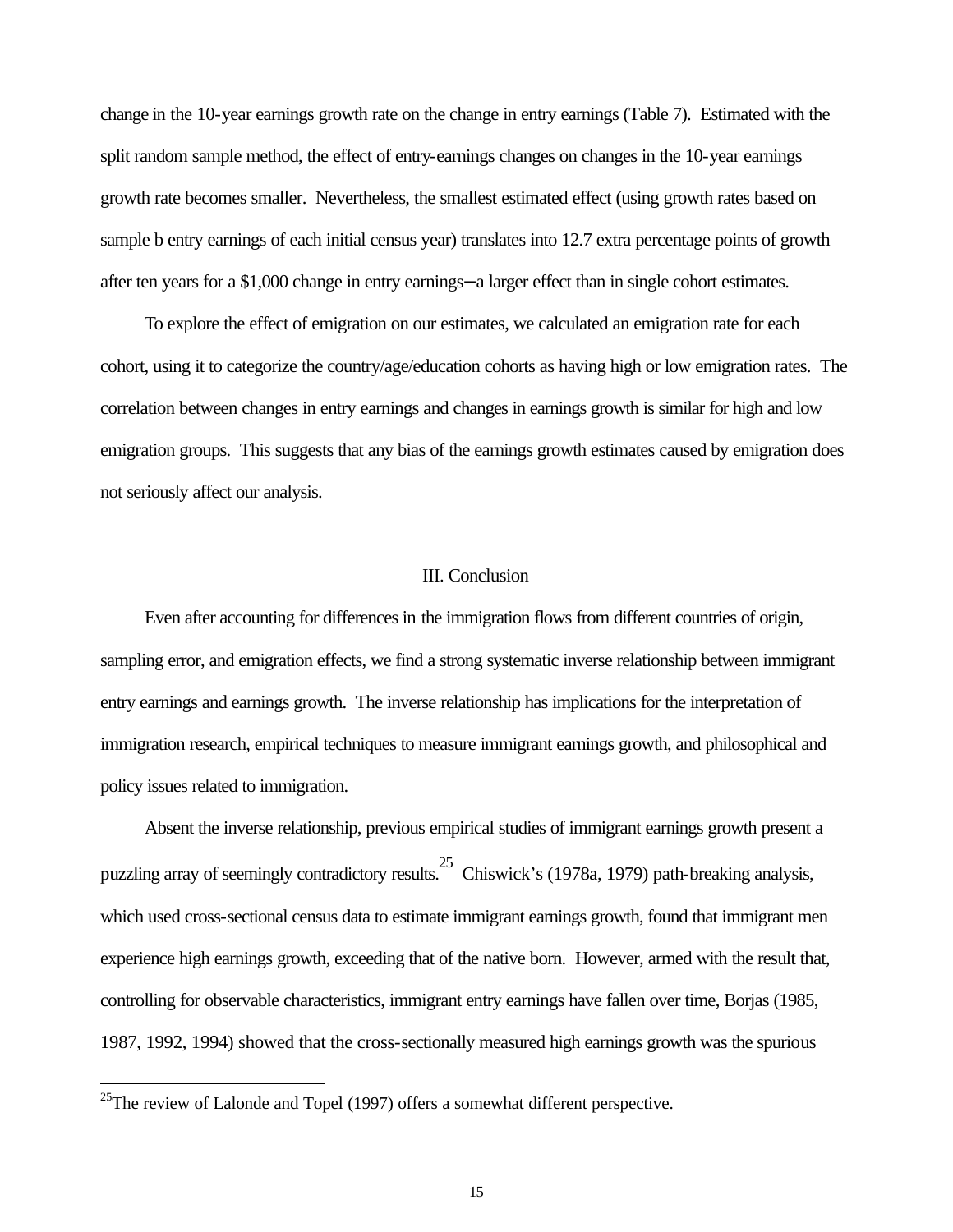consequence of pairing the progressively lower entry earnings of recent immigrants with the earnings of earlier immigrants; he concluded that immigrant earnings growth was in fact quite slow. Yet, several estimates of immigrant earnings growth based on following individuals or cohorts resemble the crosssectional estimates!<sup>26</sup>

These apparent contradictions are resolved if immigrant entry earnings and earnings growth are inversely related. With a systematic inverse relationship, when immigrant entry earnings have been declining, cross-sectional estimates will over-estimate the earnings growth of *earlier* cohorts and yet Borjas' (1985) decomposition of cross-sectional estimates, which assumes stationarity in immigrant earnings growth, will underestimate the earnings growth of *newer* cohorts.<sup>27</sup> Because the change in growth rates between entry cohorts moves in the same direction as the bias in the cross-sectional estimates of the growth rate for the earlier cohort, cross-sectional regressions may appear to do deceptively well in predicting the growth rate of the most recent cohort. $^{28}$ 

Since cohorts that vary in their entry-level earnings will also systematically vary in their earnings growth, the popular approach of controlling for cohort effects by including a dummy variable for each cohort in analyses that pool more than one cross-section is invalid: earnings growth will be overestimated for cohorts starting at relatively high levels and underestimated for cohorts starting at relatively low levels. Predictions of immigrant earnings growth must either take into account directly the inverse relationship

<sup>&</sup>lt;sup>26</sup>See, for instance, Chiswick 1980, Bloom and Gunderson 1991, Duleep and Regets 1992a, 1997a, Lalonde and Topel 1992, Duleep and Dowhan, 2002.

 $^{27}$ Earnings convergence among immigrants with U.S. time, such as convergence by immigrants separated by admission criteria (e.g. Duleep and Regets 1992b, 1996a, b and DeSilva 1996) and earnings convergence by source country (Duleep and Regets 1994b), is further evidence of the inverse relation. The inverse relationship is also consistent with findings of faster earnings growth for immigrants than for natives (Chiswick, 1977; Duleep and Regets, 1997b; Eckstein and Weiss, 1998; Duleep and Dowhan, 2002). Other corroborating evidence includes Garvey (1996), who finds that the education-adjusted earnings growth of the most recent cohort of immigrants in New Jersey exceeds that of U.S.-born New Jersey residents and also exceeds the earnings growth of the earlier immigrant cohort, and Myers and Park (1997), who find that immigrant groups in Southern California start at much higher levels of poverty than natives, but experience much larger declines in poverty.

<sup>&</sup>lt;sup>28</sup>The similarity between cohort- and cross-section-based estimates does not justify the cross-sectional method as its underlying assumption of no unexplained cohort effects is wrong: controlling for commonly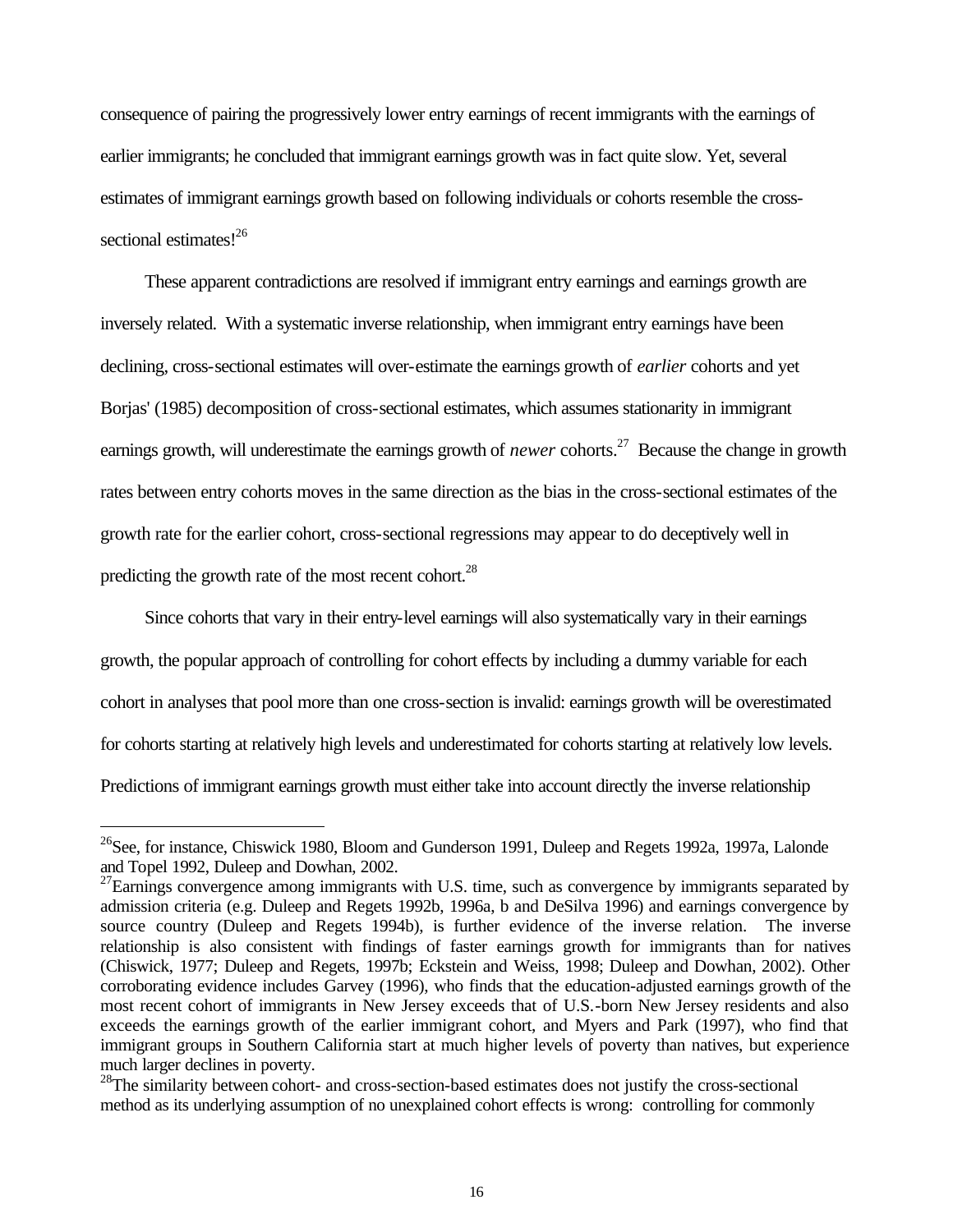between entry earnings and earnings growth or include variables such as immigrant admission criteria, that may capture the effect of cohort characteristics on entry earnings *and* earnings growth, and allow the interaction between the added variables and the entry earnings *and* earnings growth (Duleep and Regets 1992b, 1996a, 1996b).

The strong inverse relationship between entry earnings and earnings growth when controlling for source-country human capital suggests that the unexplained decline in immigrant entry earnings reflects changes in skills transferability<sup>29</sup> as opposed to a decline in immigrant innate ability: the latter seems incompatible with an increase in earnings growth. Although our model predicts an inverse relationship *conditional* on level of human capital, the persistence of a somewhat weaker inverse relationship, even when there are no controls for age and education, further suggests that skill transferability is a more important reason for the total decline in entry earnings than is any decline in measured or unmeasured skills.

The inverse relationship should affect how we think about immigrant labor market "quality." Several studies emphasize adjusted differences in entry earnings among country-of-origin groups or between entry cohorts as signifying differences in immigrant quality. Measures of earnings growth are often ignored or emphasized separately. The presence of a strong inverse relationship suggests that we need to think about entry earnings and earnings growth as jointly affected by more than a single dimension of immigrant quality. Such a perspective illuminates other findings in the immigration literature such as the relative decline in the propensity of recent immigrants to engage in criminal activity (Butcher and Piehl, 1999) and the decrease in initial immigrant labor force participation (Fry, 1997). The distribution of life-cycle returns to human capital is shaped differently for immigrants than for natives. Our model suggests that this is due to a previously ignored and potentially important attribute of initially unvalued country-of-origin skills—their value in gaining

j

included variables, immigrant entry earnings, not separating by source country, have declined over time; separating by source country, adjusted entry earnings have increased in some cases while falling in others.  $^{29}$ Regets (2000) found lower initial earnings, but faster earnings growth in a special case where differences in skill transferability are nearly certain—holders of foreign university degrees compared to other migrants with U.S. degrees in the same field of study.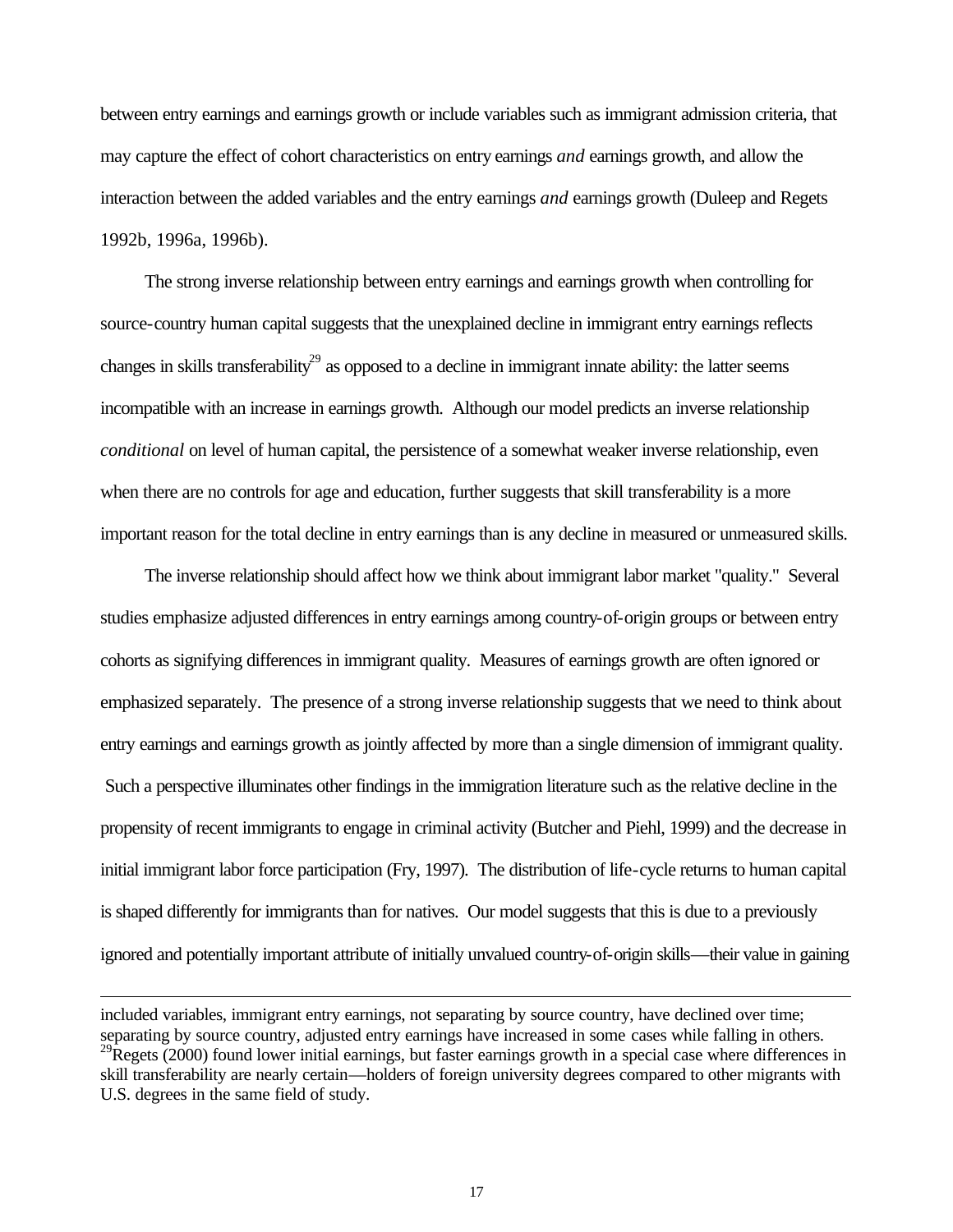U.S. human capital relative to their value in the U.S. labor market.

Although present value calculations have relevance for the evaluation of the net economic contributions of different immigrant groups, there are important social and economic externalities resulting from the growth path. Expectations of upward mobility can affect social behavior and the prevalence of pathologies otherwise associated with low-income individuals. High rates of human capital investment and occupational change may give immigrants greater ability to adapt to changing skills needs in the economy, adding significant flexibility to the economy (Green, 1995). There are immigration policy concerns about human-capital investment and the long-run skill level of the work force, whether more recent immigrants will form a permanent underclass, and the rate of inter-generational economic assimilation. Even if some groups do not catch up to the representative native, do they acquire additional human capital after entering the U.S. work force? The inverse relationship between immigrant entry earnings and earnings growth also informs other topics such as immigrant welfare use and the labor market impact of immigrants on natives (i.e. Gang and Rivera-Batiz, 1994; Jaeger, 1996). Even if immigrants and natives were perfect substitutes within broad skill levels, the inverse relationship suggests that over their life cycle many immigrants will go from being substitutes for low-skill labor to complements (Lalonde and Topel, 1992).

A decline in entry (and probably life-cycle) earnings is real. Yet much greater rates of human capital investment and earnings growth greatly ameliorate the importance of this decline. More generally, an important implication of the strong inverse relationship for across-group and over-time immigrant comparisons is that the entry earnings of immigrants are a seriously flawed predictor of immigrant economic success.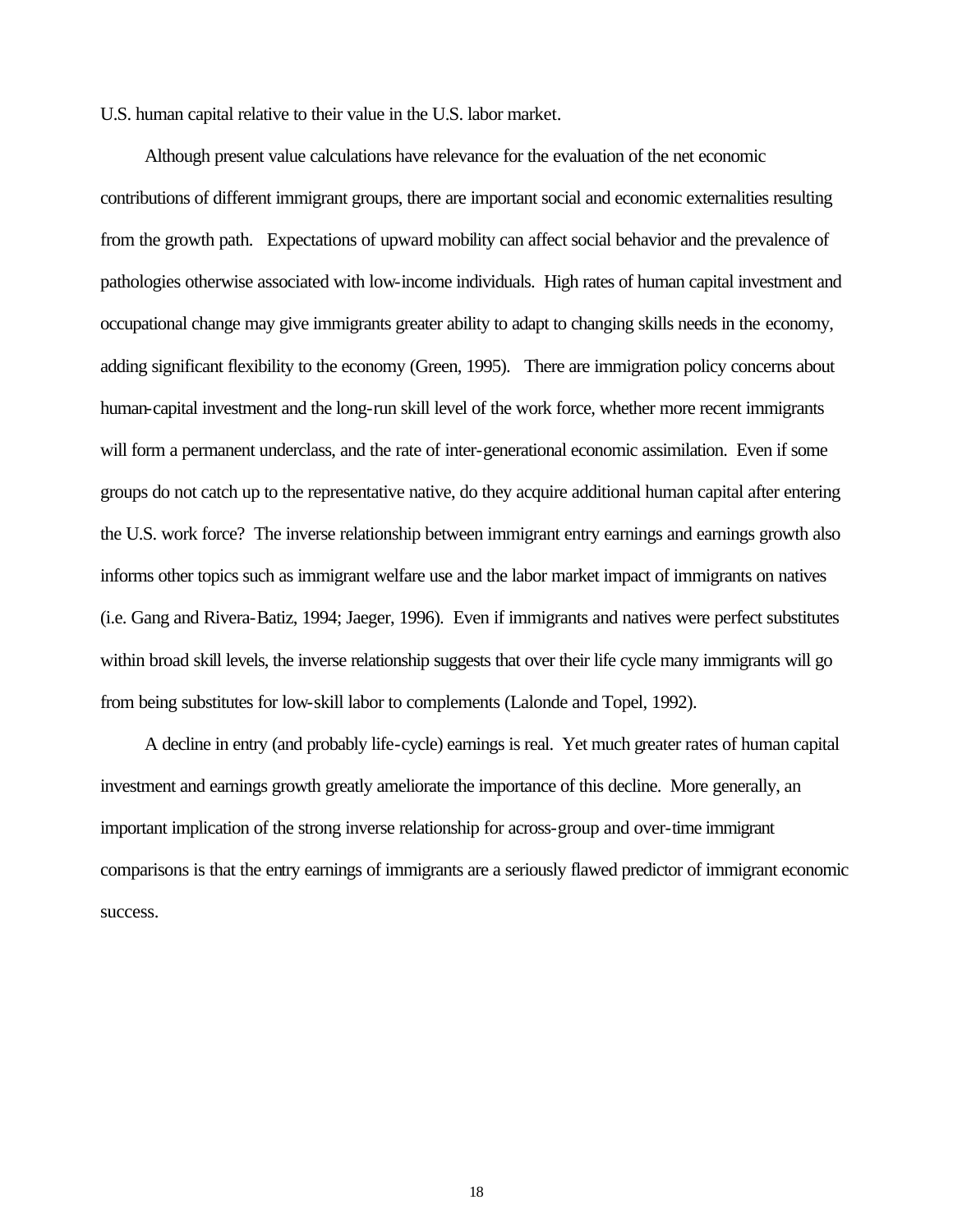#### References

- Ahmed, Bashir and Gregory Robinson, "Estimates of Emigration of the Foreign-born Population: 1980- 1990", *Population Estimates and Projections Technical Working Paper Series, no. 9*, Bureau of the Census, December 1994
- Bauer, Thomas and Klaus F. Zimmermann, "Occupational Mobility of Ethnic Germans," SELAPO, University of Munich, March 1998.
- Ben-Porath, Yoram, "The Production of Human Capital and Life Cycle Earnings," *Journal of Political Economy*, vol. 75, 1967, pp. 352-65.
- Bloom, David E. and Morley Gunderson, "An Analysis of the Earnings of Canadian Immigrants," in John M. Abowd and Richard B. Freeman, *Immigration, Trade, and the Labor Market*, Chicago: The University of Chicago Press, 1991.
- Borjas, George, "Assimilation, Changes in Cohort Quality, and the Earnings of Immigrants", *Journal of Labor Economics*, vol.3, October, 1985, pp.463-489.
- --, "Self Selection and Immigrants", *American Economic Review*, vol. 77, 1987, pp.531-553.
- --, "National Origin and the Skills of Immigrants," in George J. Borjas and Richard B. Freeman, eds., *Immigration and the Work Force*, Chicago: The University of Chicago Press, 1992.
- Bureau of the Census, *Census of Population and Housing 1990: Public Use Microdata Sample, U.S. Technical Documentation*, Washington, DC: U.S. Bureau of the Census, 1992.
- --, *Census of Population and Housing, 1980: Public Use Microdata Samples, Technical Documentation*, Washington, D.C.: Bureau of the Census, 1983.
- --, *Public Use Samples of Basic Records from the 1970 Census: Description and Technical Documentation*, Washington, D.C.: Bureau of the Census, 1972, reprinted 1977.

Butcher, Kristin and Anne Piehl, "Recent Immigrants: Unexpected Implications for Crime and Incarceration," *Industrial and Labor Relations Review*, July 1998, pp. 654-79.

- Chiswick, Barry R., "Review of *International Differences in the Labor Market Performance of Immigrants*," *Industrial Labor Relations Review*, April 1991, pp. 570-71.
- --, *An Analysis of the Economic Progress and Impact of Immigrants*. Department of Labor monograph, N.T.I.S. No. PB80-200454. Washington, D.C.: 1980.
- --, "The Economic Progress of Immigrants: Some Apparently Universal Patterns," in William Fellner, ed., *Contemporary Economic Problems*, 1979 Washington, D.C.: American Enterprise Institute, 1979, pp.359-399.
- --, "The Effect of Americanization on the Earnings of Foreign-Born Men," *Journal of Political Economy*, October 1978a, pp. 897-922.
- --, "A Longitudinal Analysis of Occupational Mobility of Immigrants," in ed. Barbara Dennis, *Proceedings of the 30th Annual Winter Meeting, Industrial Relations Research Association*, December, 1977, Madison, Wisconsin, 1978b, pp. 20-27.
- DeSilva, Arnold, "Earnings of Immigrant Classes in the Early 1980's in Canada: A Reexamination," Working Paper, Human Resource Development Canada, 1996.
- Duleep, Harriet Orcutt and Daniel J. Dowhan, "Insights from Longitudinal Data on the Earnings Growth of U.S. Foreign-born Men," *Demography*, August 2002.
- Duleep, Harriet Orcutt and Mark C. Regets, "The Elusive Concept of Immigrant Quality: The Borjas/Chiswick Debate Revisited." Presented at ASSA, 1992a.
- --, "Some Evidence on the Effect of Admission Criteria on Immigrant Assimilation," in  *Immigration, Language and Ethnic Issues: Canada and the United States*, Barry Chiswick (ed.). Washington, DC: American Enterprise Institute, 1992b.
- --, "The Elusive Concept of Immigrant Quality," Discussion Paper PRIP-UI-28, Washington, DC: The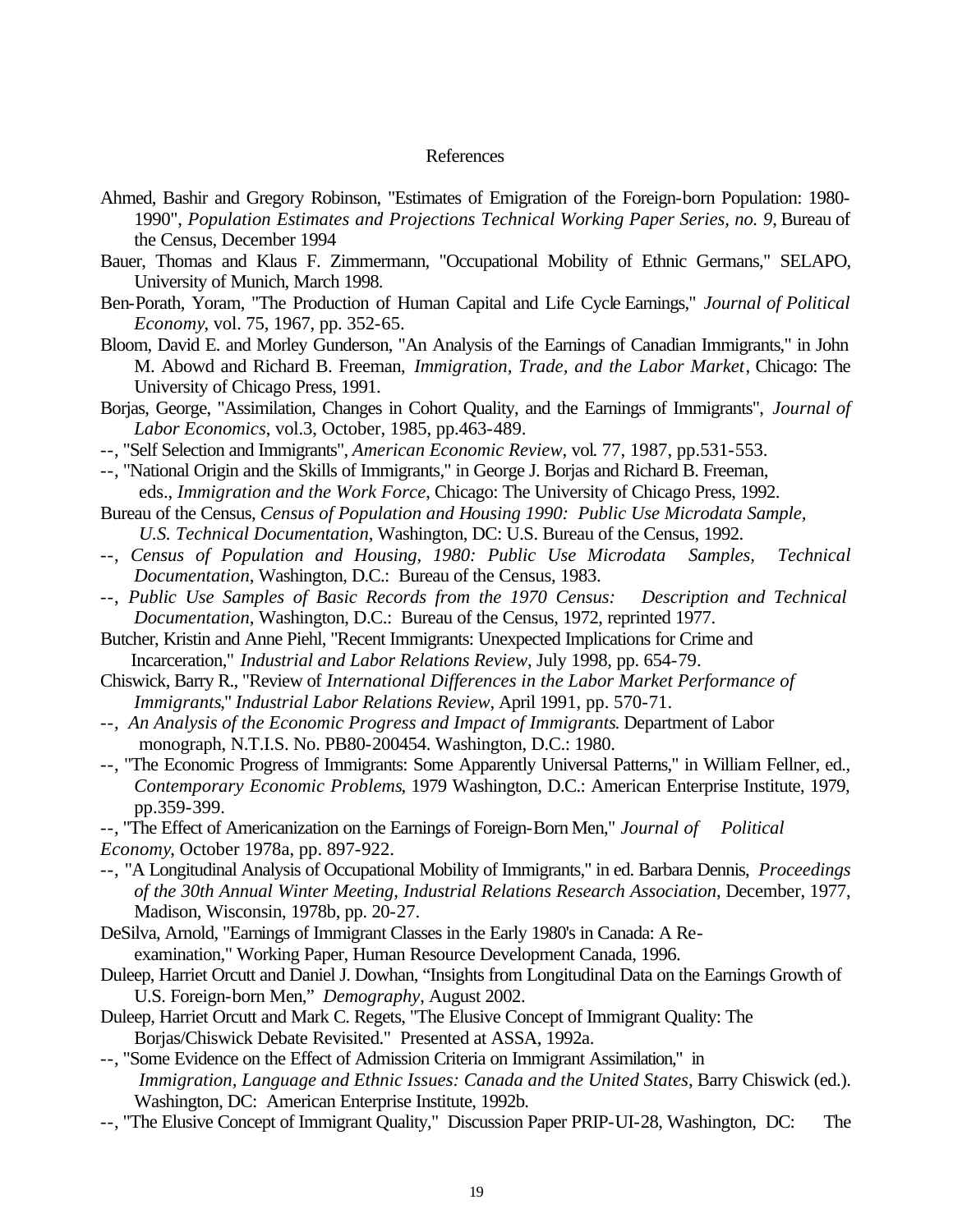Urban Institute, 1994a.

--, "Country of Origin and Immigrant Earnings," Discussion Paper PRIP-UI-31, Washington, DC: The Urban Institute, 1994b.

- --, "Admission Criteria and Immigrant Earnings Profiles," *International Migration Review*, Summer, vol. 30, no. 2, 1996a, pp. 571-590.
- --, "Family Unification, Siblings, and Skills," in *Immigrants and Immigration Policy: Individual Skills, Family Ties, and Group Identities*, Greenwich, CT: JAI Press, 1996b.
- --, "Are Lower Immigrant Earnings at Entry Associated with Faster Growth? A Review." Presented at the 1997 annual meeting of the Society of Labor Economists, 1997 and Discussion Paper PRIP-UI-44, Washington, D.C.: The Urban Institute, 1997a.
- --, "Measuring Immigrant Wage Growth Using Matched CPS Files," *Demography*, May 1997b, pp. 239-249.
- --, "The Decline in Immigrant Entry Earnings: Less Transferable Skills or Lower Ability?" *Quarterly Review of Economics and Finance*, vol. 37, 1997c, pp. 189-208.
- Eckstein, Zvi and Yoram Weiss, "The Absorption of Highly Skilled Immigrants: Israel, 1990- 1995." Working Paper No. 3-98, Economics Dept., Tel-Aviv University, February 1998.
- Efron, Bradley, *The Jackknife, the Bootstrap and Other Resampling Plans*, Philadelphia: Society for Industrial and Applied Mathematics, 1982
- Friedberg, Rachel, "The Labor Market Assimilation of Immigrants in the U.S: The Role of Age at
- Arrival," Brown University, 1993.
- Fry, Richard, "The Increase in Idleness of Immigrant Arrivals," *Quarterly Review of Economics and Finance*, vol. 37, Special Issue on Immigration, 1997, pp. 209-228.
- Gang, Ira N. and Francisco L. Rivera-Batiz, "Labor Market Effects of Immigration in the United States and Europe" *Journal of Population Economics*, Vol. 7, No. 2, June 1994, pp. 157-75.
- Garvey, Deborah, "Immigrants' Earnings and Labor Market Assimilation: A Case Study of New Jersey," in Thomas J. Espenshade (editor), *Keys to Successful Immigration: Implications of the New Jersey Experience*, Washington, D.C.: Urban Institute Press, 1997.

Green, David A., "Immigrant Occupational Attainment: Assimilation and Mobility Over Time," Journal of Labor Economics, vol. 17, no. 1, January 1999, pp. 49-79.

- Jaeger, David A. "Skill Differentials and the Effect of Immigrants on the Wages of Natives", Bureau of Labor Statistics Working Paper 273, March 1996.
- Kossoudji, Sherrie A., "Immigrant Worker Assimilation: Is It a Labor Market Phenomenon?," *Journal of Human Resources*, Vol 24, No.3 Summer 1989, pp 494-527
- Lalonde, Robert J. and Robert H. Topel, "Economic Impact of International Migration and the Economic Performance of Migrants," in *Handbook of Population and Family Economics*, ed. Mark R. Rosenzweig and Oded Stark, Amsterdam: Elsevier, 1997, pp. 800-850.
- --, "The Assimilation of Immigrants in the U.S. Labor Market," in George J. Borjas and Richard B. Freeman, editors, *Immigration and the Work Force*, Chicago: The University of Chicago Press, 1992, pp. 67-92.

--, "Immigrants in the American Labor Market: Quality, Assimilation, and Distributional Effects," *The American Economic Review*, May 1991.

- Massey, Douglas and Nolan Malone, "Pathways to Legal Immigration", Working Paper, Population Studies Center, University of Pennsylvania, April 1994.
- Mayer, R. E., and Wittrock, M. C., "Problem-Solving Transfer," in D.C. Berliner and R. C. Calfee (Eds.), *Handbook of Educational Psychology*, New York: Simon & Schuster Macmillan, 1996
- Mincer, Jacob and Haim Ofek, "Interrupted Work Careers: Depreciation and Restoration of Human Capital," *Journal of Human Resources*, vol. 17, 1982, pp. 1-23.
- Myers, Dowell and Julie Park, "Poverty Among Immigrant Cohorts: Improvement or Persistence Over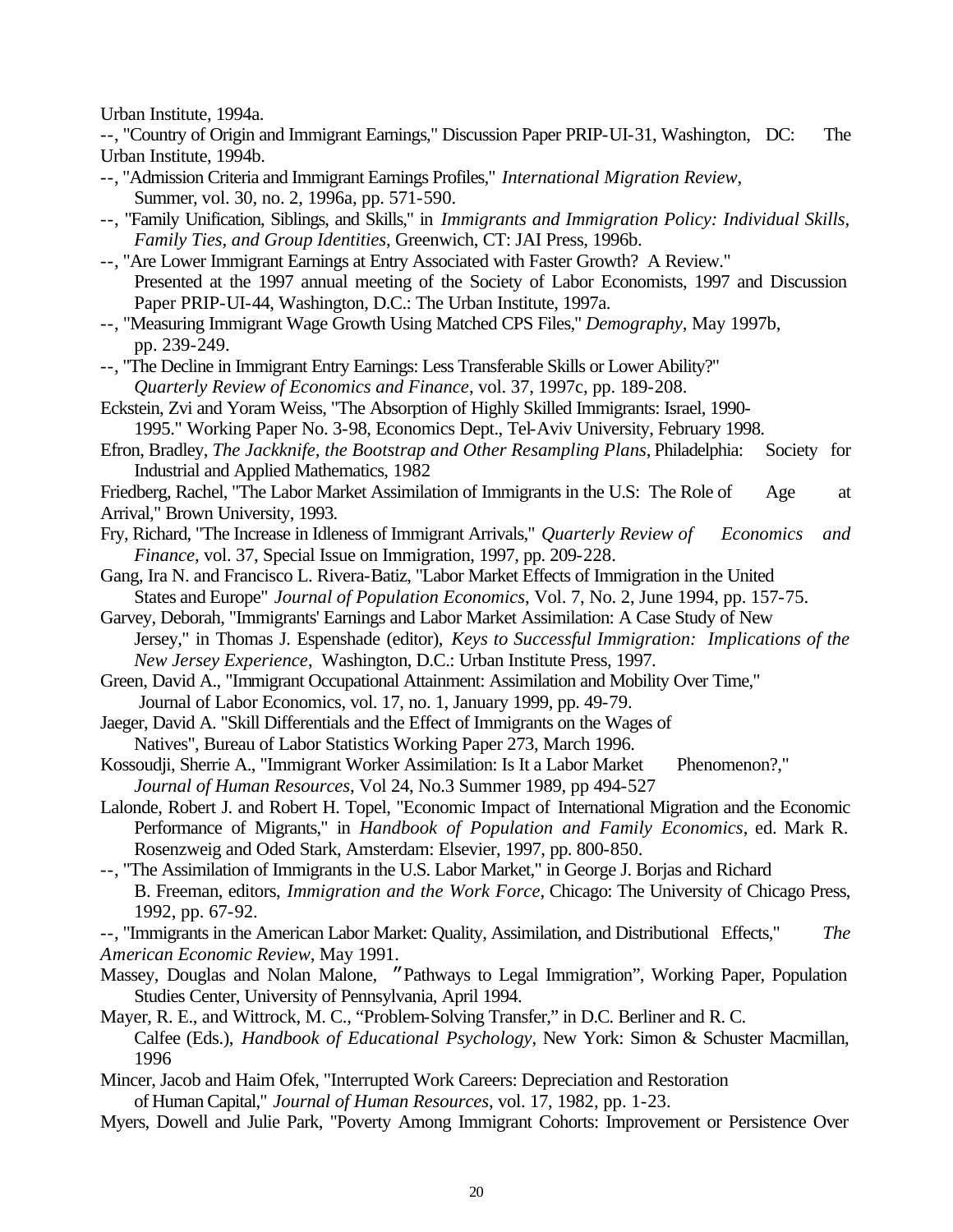Time?," paper presented at Population Association of America, 1997.

- Regets, Mark C., "Returns to Foreign University Education in the United States," presented at Population Association of America Annual Meeting, May 2000
- Rivera-Batiz, Francisco, "English Language Proficiency, Quantitative Skills and the Economic Progress of Immigrants," in *Immigrants and Immigration Policy: Individual Skills, Family Ties, and Group Identities*, Greenwich, CT: JAI Press, 1996.
- Schoeni, Robert, "New Evidence on the Economic Progress of Foreign-Born Men in the 1970s and 1980s," *Journal of Human Resources*, vol. 32, Fall 1997, pp. 683-740.
- Simon, Julian L., and Paul Burstein, *Basic Research Methods in Social Science*, Third Edition, New York: McGraw-Hill, 1985. First edition by Julian Simon, 1969.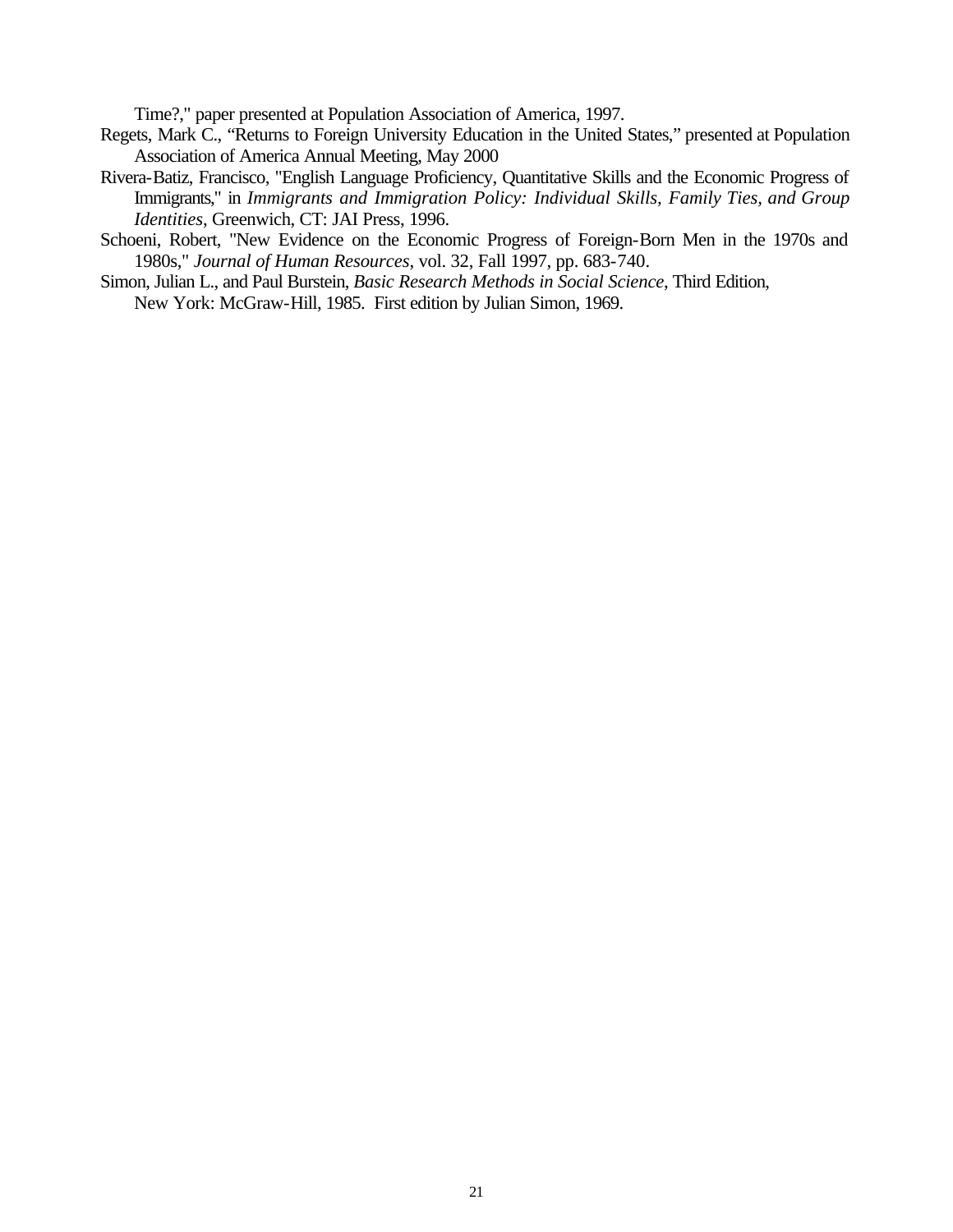

**Figure 1: 1990 Census In-School Rates By Nativity, Age, and Sex**

**Age**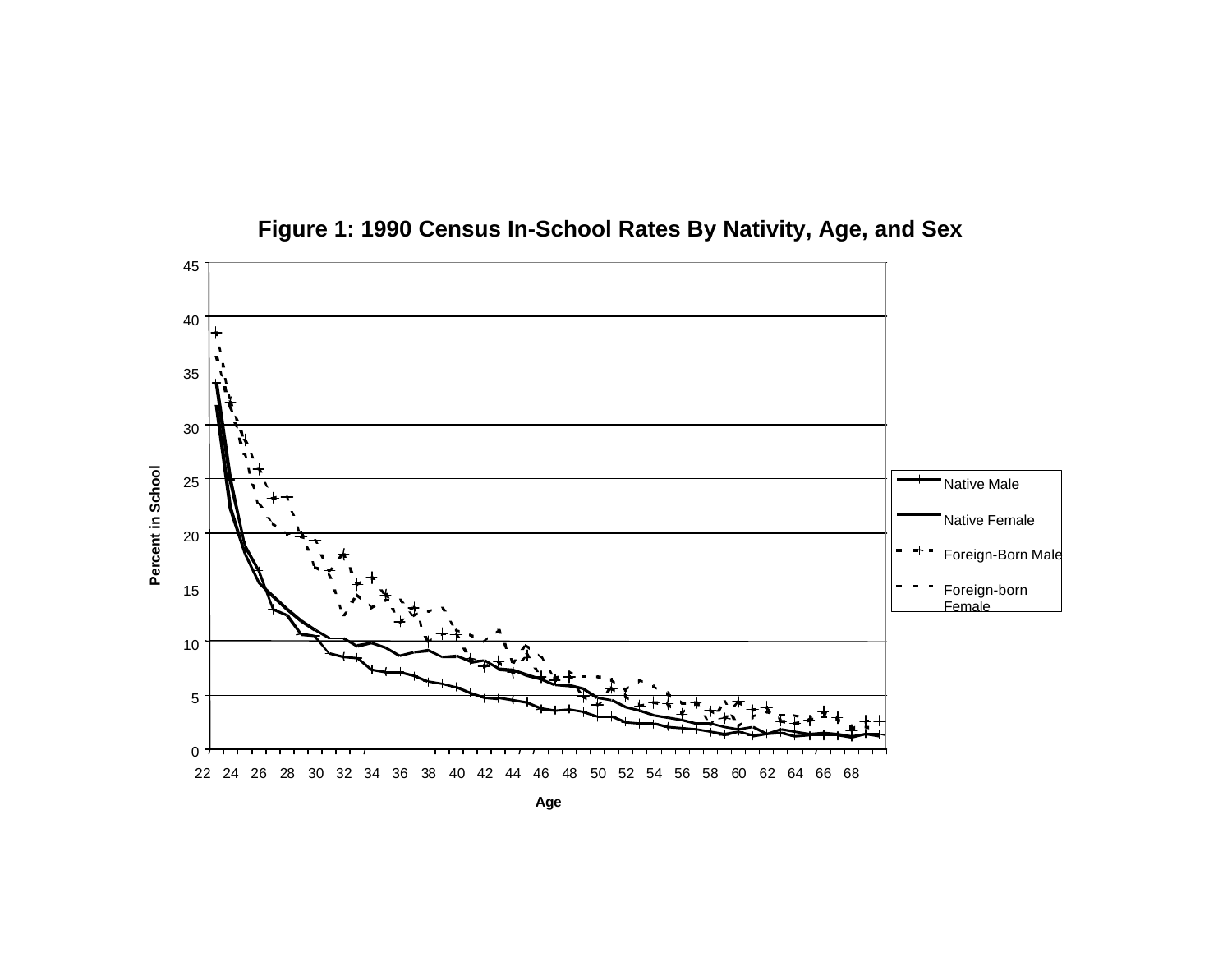| Table 1: Estimated Relationship of 1979-1989 Real Earnings Growth Rate to Entry Earnings<br>(t-statistics in parentheses) |                            |                                                               |                                                               |                         |                                                                    |                                                               |                                                   |
|---------------------------------------------------------------------------------------------------------------------------|----------------------------|---------------------------------------------------------------|---------------------------------------------------------------|-------------------------|--------------------------------------------------------------------|---------------------------------------------------------------|---------------------------------------------------|
|                                                                                                                           | Full sample,<br>unweighted | Split random sample method,<br>unweighted                     |                                                               | Full sample<br>weighted | Split random sample method,<br>weighted                            |                                                               | Controls for<br>age and<br>education,<br>weighted |
|                                                                                                                           |                            | Growth from<br>sample a,<br>Initial Earnings<br>from sample b | Growth from<br>sample b,<br>Initial Earnings<br>from sample a |                         | Growth rate<br>from sample a,<br>initial earnings<br>from sample b | Growth from<br>sample b,<br>initial earnings<br>from sample a |                                                   |
| Intercept                                                                                                                 | 1.8562<br>(8.52)           | 1.7025<br>(7.32)                                              | 1.8895<br>(8.03)                                              | 2.5878<br>(8.64)        | 2.6097<br>(7.42)                                                   | 2.4948<br>(9.39)                                              | 2.1999<br>(8.75)                                  |
| Earnings1979/<br>1000                                                                                                     | $-0583$<br>$(-5.44)$       | $-.0474$<br>$(-4.25)$                                         | $-0601$<br>$(-5.11)$                                          | $-0.0967$<br>$(-5.01)$  | $-0928$<br>$(-4.13)$                                               | $-0.0932$<br>$(-5.41)$                                        | $-1296$<br>$(-7.66)$                              |
| Older than 40                                                                                                             |                            |                                                               |                                                               |                         |                                                                    |                                                               | $-0.3089$<br>$(-.99)$                             |
| 13 or more<br>years of<br>schooling                                                                                       |                            |                                                               |                                                               |                         |                                                                    |                                                               | 1.8788<br>(6.92)                                  |
| Adjusted $R^2$                                                                                                            | .23                        | .15                                                           | .21                                                           | .20                     | .14                                                                | .23                                                           | .48                                               |
| Sample size                                                                                                               | 96                         | 96                                                            | 96                                                            | 96                      | 96                                                                 | 96                                                            | 96                                                |

Note that using the split random sample method reduces the sample sizes underlying the estimates of the entry-earnings medians for the country/age/education groups by half.

Estimates based on the 1980 Census of Population, 5 percent "A" Public Use Sample and a 6 percent microdata sample created by combining and reweighting the 1990 Census of Population Public Use 5% and 1% Public Use samples.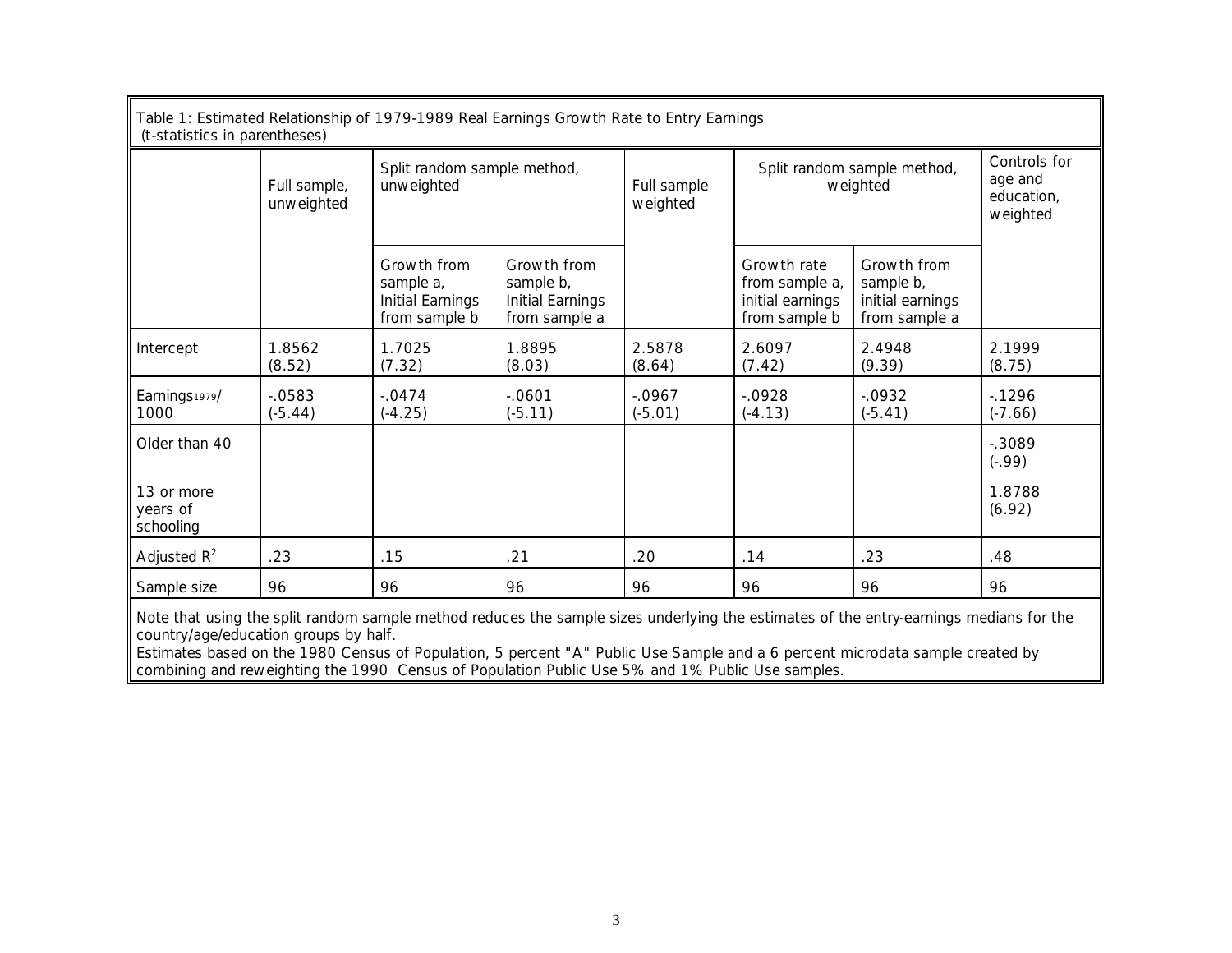| Table 2: Estimated Relationship of 1979-1989 Real Earnings Growth Rate to Entry Earnings<br>By Age and Education Groups<br>(t-statistics in parentheses)                                                                             |                                         |                                               |                                         |                                               |  |  |
|--------------------------------------------------------------------------------------------------------------------------------------------------------------------------------------------------------------------------------------|-----------------------------------------|-----------------------------------------------|-----------------------------------------|-----------------------------------------------|--|--|
|                                                                                                                                                                                                                                      | Age 25-39<br>1-12 Years of<br>Education | Age 25-39<br>13 or more Years of<br>Education | Age 40-64<br>1-12 Years of<br>Education | Age 40-64<br>13 or more Years of<br>Education |  |  |
| Intercept                                                                                                                                                                                                                            | 2.0652<br>(4.44)                        | 5.2420<br>(8.41)                              | 1.7673<br>(4.84)                        | 0.9038<br>(7.15)                              |  |  |
| Earnings1979/1<br>000                                                                                                                                                                                                                | $-0.1228$<br>(-2.96)                    | $-2083$<br>$(-5.38)$                          | $-1028$<br>(4.84)                       | $-0.0203$<br>$(-4.421)$                       |  |  |
| Adjusted $R^2$                                                                                                                                                                                                                       | .25                                     | .55                                           | .34                                     | .45                                           |  |  |
| Sample size                                                                                                                                                                                                                          | 24                                      | 24                                            | 24                                      | 24                                            |  |  |
| Estimates based on the 1980 Census of Population, 5 percent "A" Public Use Sample and a 6 percent microdata<br>sample created by combining and reweighting the 1990 Census of Population Public Use 5% and 1% Public Use<br>samples. |                                         |                                               |                                         |                                               |  |  |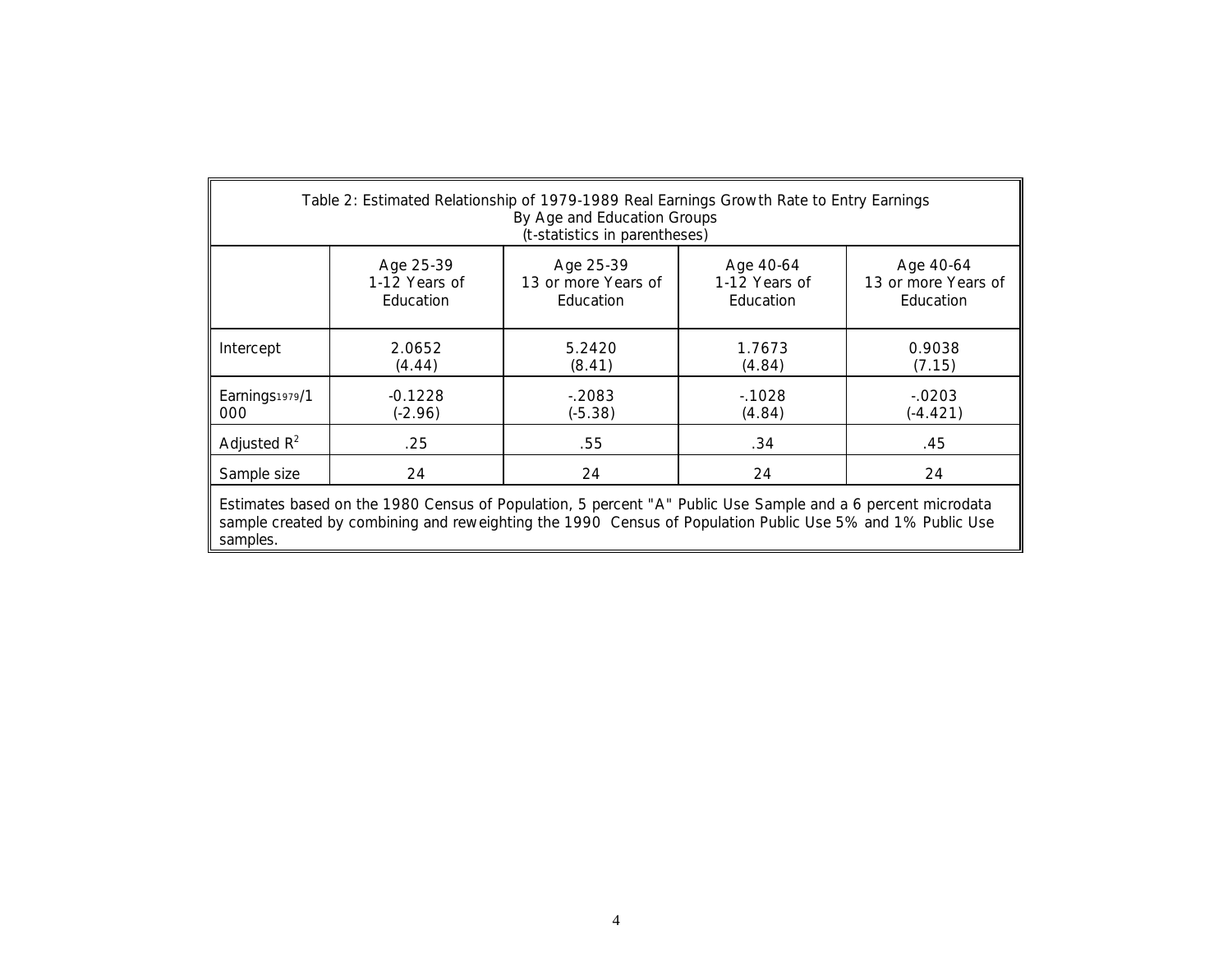| Table 3: Estimated Effect of Immigrant Entry Earnings on 1979 to 1989 Real Earnings Growth Rate: By Region<br>(t-statistics in parentheses) |                        |                                 |                        |                      |                      |                                                                                                      |                        |                      |  |
|---------------------------------------------------------------------------------------------------------------------------------------------|------------------------|---------------------------------|------------------------|----------------------|----------------------|------------------------------------------------------------------------------------------------------|------------------------|----------------------|--|
|                                                                                                                                             |                        | Full Sample                     |                        |                      |                      |                                                                                                      |                        |                      |  |
|                                                                                                                                             |                        | Unweighted                      |                        |                      |                      | Weighted                                                                                             |                        |                      |  |
|                                                                                                                                             | Asia                   | Central and<br>South<br>America | Europe                 | Other<br>Areas       | Asia                 | Central and<br>South<br>America                                                                      | Europe                 | Other<br>Areas       |  |
| Intercept                                                                                                                                   | 2.3146<br>(4.53)       | 4.0736<br>(6.23)                | 1.1668<br>(5.37)       | 2.0237<br>(3.02)     | 4.2883<br>(6.53)     | 2.6483<br>(3.10)                                                                                     | 1.3462<br>(7.271)      | 4.1704<br>(6.98)     |  |
| Earnings1979/1000                                                                                                                           | $-0.0864$<br>$(-2.84)$ | $-2630$<br>$(-4.78)$            | $-0.0305$<br>$(-3.42)$ | $-0556$<br>$(-2.08)$ | $-1899$<br>$(-4.03)$ | $-1992$<br>$(-2.42)$                                                                                 | $-0.0311$<br>$(-3.93)$ | $-1240$<br>$(-4.23)$ |  |
| Adjusted $R^2$                                                                                                                              | .2068                  | .5352                           | .2340                  | .2319                | .3602                | .2032                                                                                                | .2920                  | .6051                |  |
| Sample size                                                                                                                                 | 28                     | 20                              | 36                     | 12                   | 28                   | 20                                                                                                   | 36                     | 12                   |  |
|                                                                                                                                             |                        |                                 |                        |                      |                      | Split Random Sample Method with Growth Rate Based on Sample A and Initial Earnings Based on Sample B |                        |                      |  |
| Intercept                                                                                                                                   | 2.2030<br>(5.06)       | 4.0538<br>(4.78)                | 1.2304<br>(3.57)       | 1.8811<br>(3.20)     | 3.9778<br>(7.68)     | 2.8544<br>(2.86)                                                                                     | 1.3125<br>(4.79)       | 3.7013<br>(6.78)     |  |
| Earnings1979/1000                                                                                                                           | $-0827$<br>$(-3.16)$   | $-2559$<br>$(-3.55)$            | $-0.0326$<br>$(-2.23)$ | $-0507$<br>$(-2.21)$ | $-1755$<br>(4.67)    | $-2098$<br>$(-2.22)$                                                                                 | $-0.0301$<br>$(-2.52)$ | $-1090$<br>$(-4.05)$ |  |
| Adjusted $R^2$                                                                                                                              | .2503                  | .3797                           | .1016                  | .2608                | .4348                | .1714                                                                                                | .1331                  | .5833                |  |
| Sample size                                                                                                                                 | 28                     | 20                              | 36                     | 12                   | 28                   | 20                                                                                                   | 36                     | 12                   |  |

Estimates based on the 1980 Census of Population, 5 percent "A" Public Use Sample and a 6 percent microdata sample created by combining and reweighting the 1990 Census of Population Public Use 5% and 1% Public Use samples.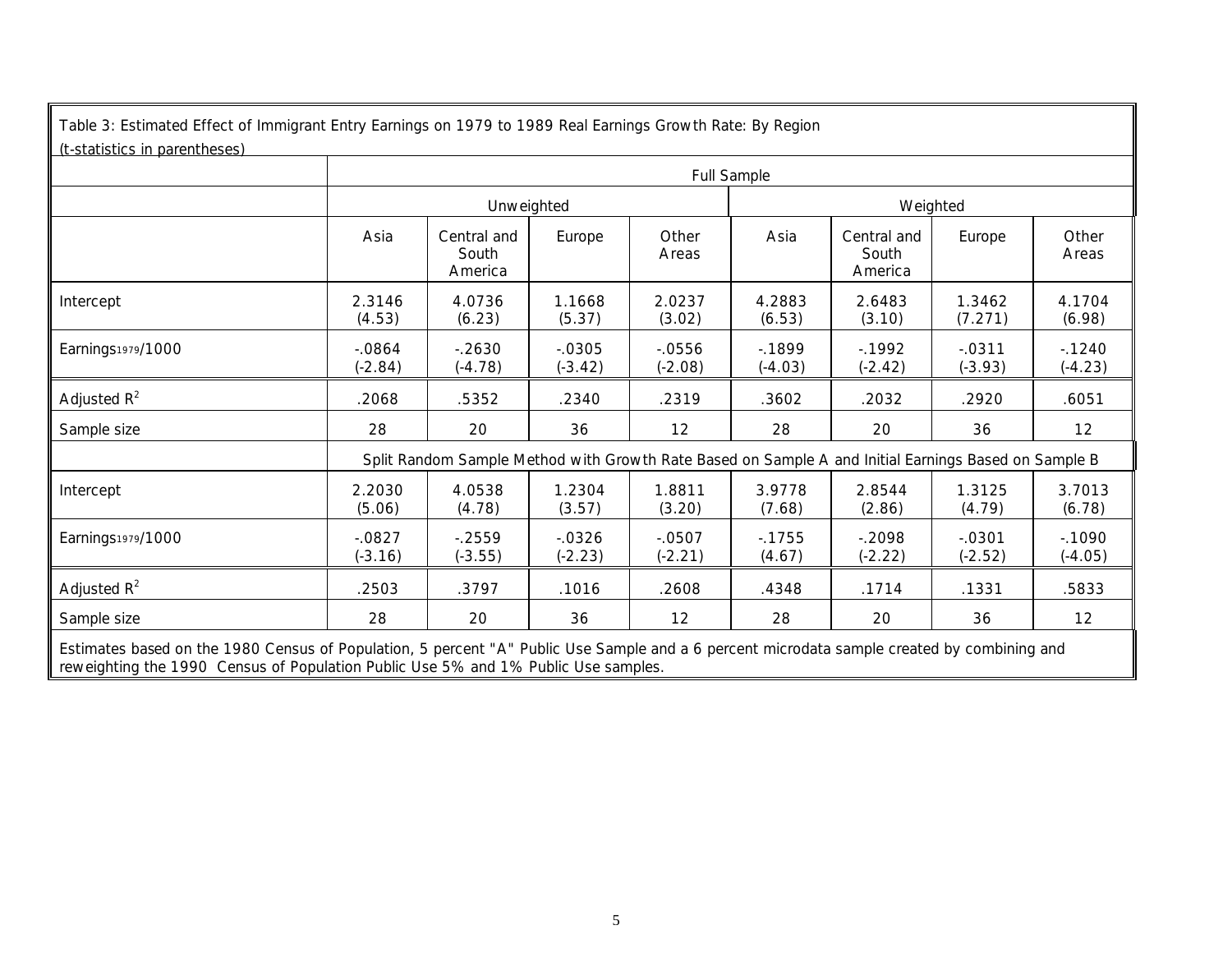| Table 4: Estimated Relationship of 1979-1989 Real Earnings Growth Rate to Entry Earnings<br>For Immigrants From Economically Developed and Less Developed Countries by Education Groups<br>(t-statistics in parentheses) |                         |                                   |                                  |                         |                                      |                                     |  |
|--------------------------------------------------------------------------------------------------------------------------------------------------------------------------------------------------------------------------|-------------------------|-----------------------------------|----------------------------------|-------------------------|--------------------------------------|-------------------------------------|--|
|                                                                                                                                                                                                                          |                         | Developed Countries and Regions   |                                  |                         | Less Developed Countries and Regions |                                     |  |
|                                                                                                                                                                                                                          | All Education<br>Groups | 1-12 Years of<br><b>Education</b> | 13 or more Years<br>of Education | All Education<br>Groups | 1-12 Years of<br>Education           | 13 or more<br>Years of<br>Education |  |
| Intercept                                                                                                                                                                                                                | 1.2639<br>(8.33)        | 1.3937<br>(7.67)                  | 1.8272<br>(10.48)                | 4.5034<br>(7.50)        | 3.7061<br>(7.27)                     | 6.9314<br>(11.59)                   |  |
| Earnings1979/<br>1000                                                                                                                                                                                                    | $-0292$<br>$(-4.84)$    | $-1228$<br>$(-2.96)$              | $-0416$<br>$(-6.93)$             | $-2894$<br>$(-5.32)$    | $-.3129$<br>$(-5.90)$                | $-0.3886$<br>$(-8.19)$              |  |
| Adjusted $R^2$                                                                                                                                                                                                           | .32                     | .57                               | .67                              | .37                     | .60                                  | .74                                 |  |
| Sample size                                                                                                                                                                                                              | 48                      | 24                                | 24                               | 48                      | 24                                   | 24                                  |  |

Developed countries included all country grouping in Europe, Canada, Japan, and Oceania. All other country groupings are included under lesser developed.

Estimates based on the 1980 Census of Population, 5 percent "A" Public Use Sample and a 6 percent microdata sample created by combining and reweighting the 1990 Census of Population Public Use 5% and 1% Public Use samples.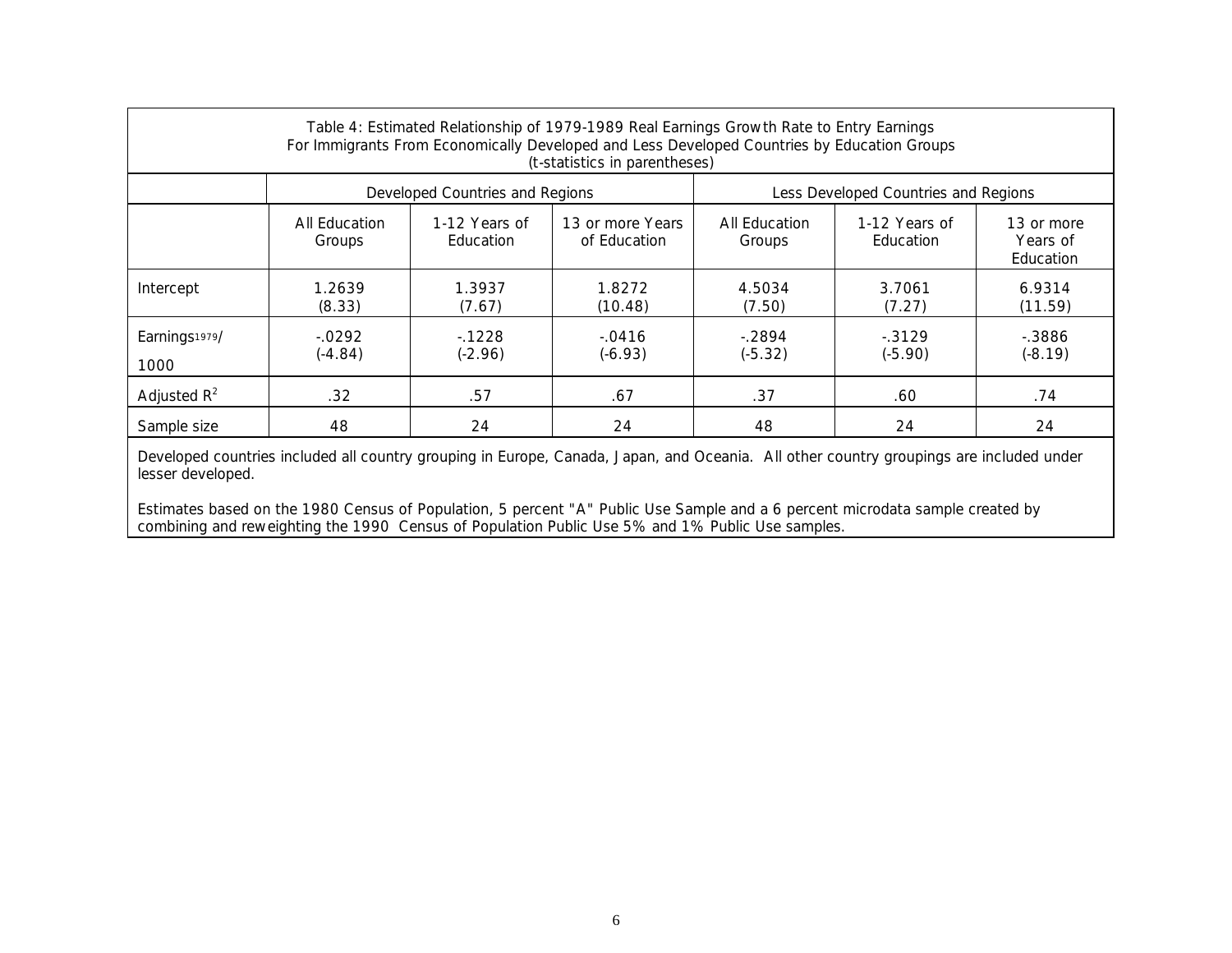| 10 and 20 Year Growth Rates<br>(weighted)<br>(t-statistics in parentheses) | Table 5: Estimated Effect of Immigrant Entry Earnings on Real Earnings Growth Rate:                                                                                                                                                                                                                                                 |                                                          |
|----------------------------------------------------------------------------|-------------------------------------------------------------------------------------------------------------------------------------------------------------------------------------------------------------------------------------------------------------------------------------------------------------------------------------|----------------------------------------------------------|
|                                                                            | 1965-1969 Entry Cohort<br>Dependent: 10 year growth rate                                                                                                                                                                                                                                                                            | 1965-1969 Entry Cohort<br>Dependent: 20 year growth rate |
| Intercept                                                                  | 1.0463<br>(7.927)                                                                                                                                                                                                                                                                                                                   | 1.3479<br>(7.277)                                        |
| Entry Earnings/1000                                                        | $-0.0467$<br>$(-6.717)$                                                                                                                                                                                                                                                                                                             | $-0604$<br>(-6.186)                                      |
| Older than 40                                                              | $-2455$<br>(2.294)                                                                                                                                                                                                                                                                                                                  | $-4897$<br>$(-3.261)$                                    |
| 13 years or more of schooling                                              | .8463<br>(8.068)                                                                                                                                                                                                                                                                                                                    | 1.2392<br>(8.418)                                        |
| Adjusted R-squared                                                         | .5487                                                                                                                                                                                                                                                                                                                               | .5765                                                    |
| n.                                                                         | 81                                                                                                                                                                                                                                                                                                                                  | 81                                                       |
|                                                                            | Estimates based on the 1970 Census of Population 1 percent State Public Use Sample based on the 5% questionnaire, the<br>1980 Census of Population 5 percent "A" Public Use Sample, and a 6 percent microdata sample created by combining and<br>reweighting the 1990 Census of Population Public Use 5% and 1% Public Use samples. |                                                          |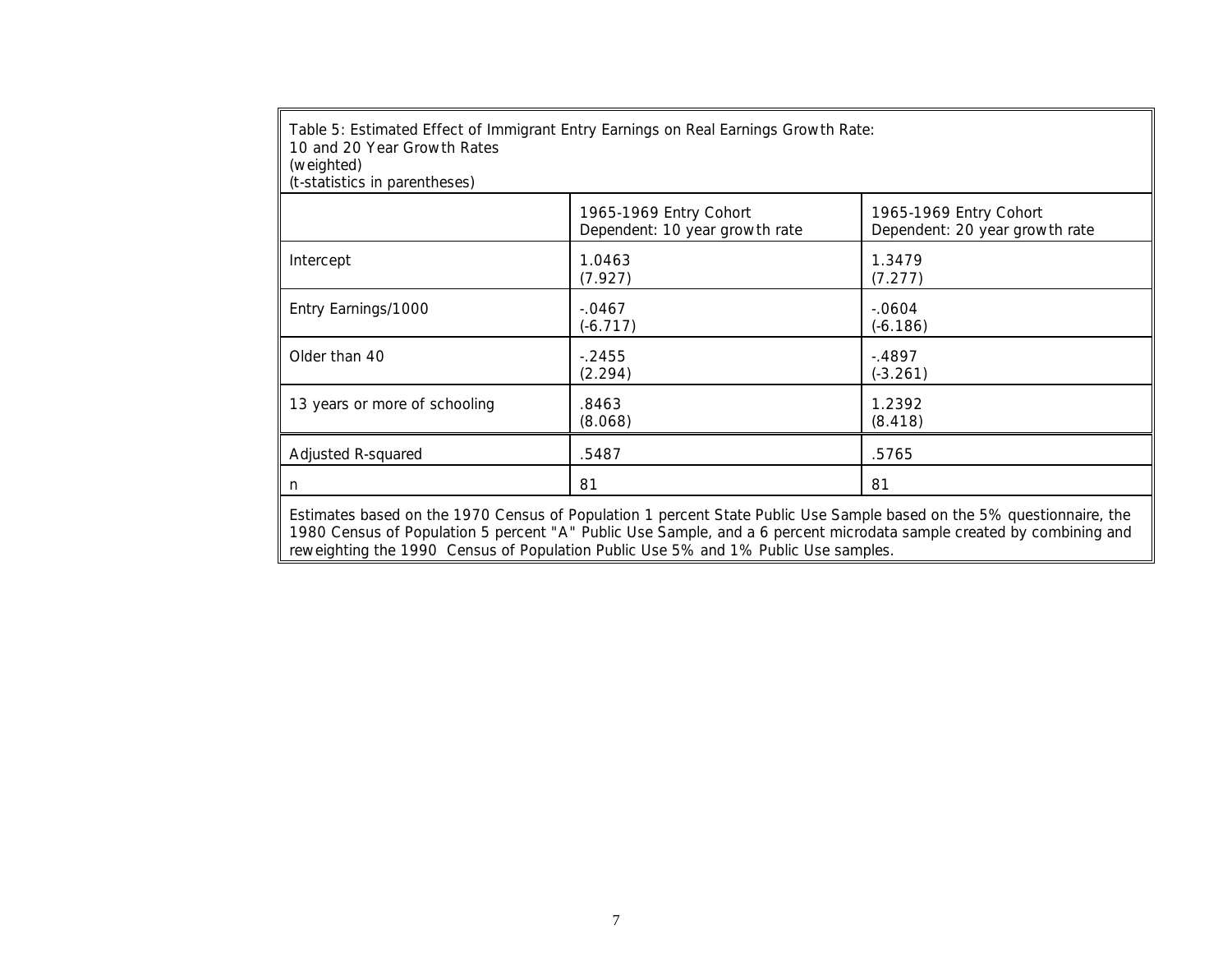| Table 6: The Correlations Between Change in Initial Earnings and Change in Earnings Growth: 1965-<br>1970 & 1975-1980 Entry Cohorts<br>(weighted)<br>(p values in parentheses)                                                                                                  |                                                         |                                                         |  |  |  |
|---------------------------------------------------------------------------------------------------------------------------------------------------------------------------------------------------------------------------------------------------------------------------------|---------------------------------------------------------|---------------------------------------------------------|--|--|--|
| Split Random Sample Method<br>Full sample                                                                                                                                                                                                                                       |                                                         |                                                         |  |  |  |
|                                                                                                                                                                                                                                                                                 | Growth from sample a,<br>Initial Earnings from sample b | Growth from sample b,<br>Initial Earnings from sample a |  |  |  |
| $-70735$<br>(.0001)                                                                                                                                                                                                                                                             | $-49716$<br>(.0001)                                     | -.40599<br>(.0005)                                      |  |  |  |
| The sample size for all analyses shown in this table is 81 observations.<br>Estimates based on the 1970 Census of Population 1 percent State Public Use Sample based on the<br>5% questionnaire, the 1980 Census of Population 5 percent "A" Public Use Sample, and a 6 percent |                                                         |                                                         |  |  |  |

microdata sample created by combining and reweighting the 1990 Census of Population Public Use

5% and 1% Public Use samples.

8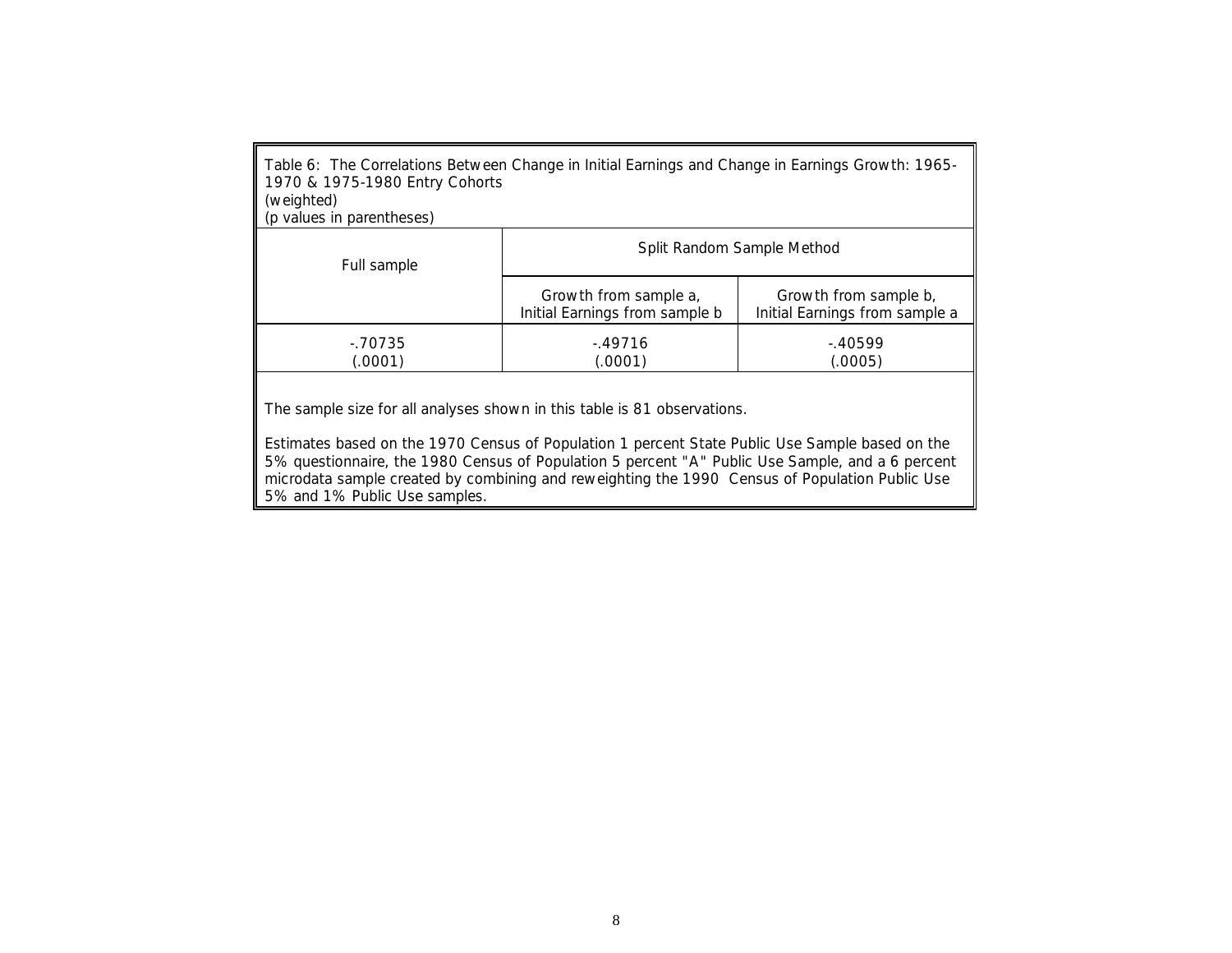| Table 7: OLS Estimates of the Effect of Changes in Entry Earnings on |
|----------------------------------------------------------------------|
| Changes in Earnings Growth Rates                                     |
| (weighted)                                                           |
| .                                                                    |

(t-statistics in parentheses) Split random sample method Full sample | Growth from sample a, Initial Earnings from sample b Growth from sample b, Initial Earnings from sample a  $Intercept$   $-.1099$ (-6.38) .0482 (0.18) .3055  $(1.27)$ Change in Entry Earnings/100 -.0236 (-8.89) -.0183 (-4.73) -.0127 (-3.66) Adjusted  $R^2$ .4940 .2361 .1525

Sample size | 81 | 70 | 70

Estimates based on the 1970 Census of Population 1 percent State Public Use Sample based on the 5% questionnaire, the 1980 Census of Population 5 percent "A" Public Use Sample, and a 6 percent microdata sample created by combining and reweighting the 1990 Census of Population Public Use 5% and 1% Public Use samples.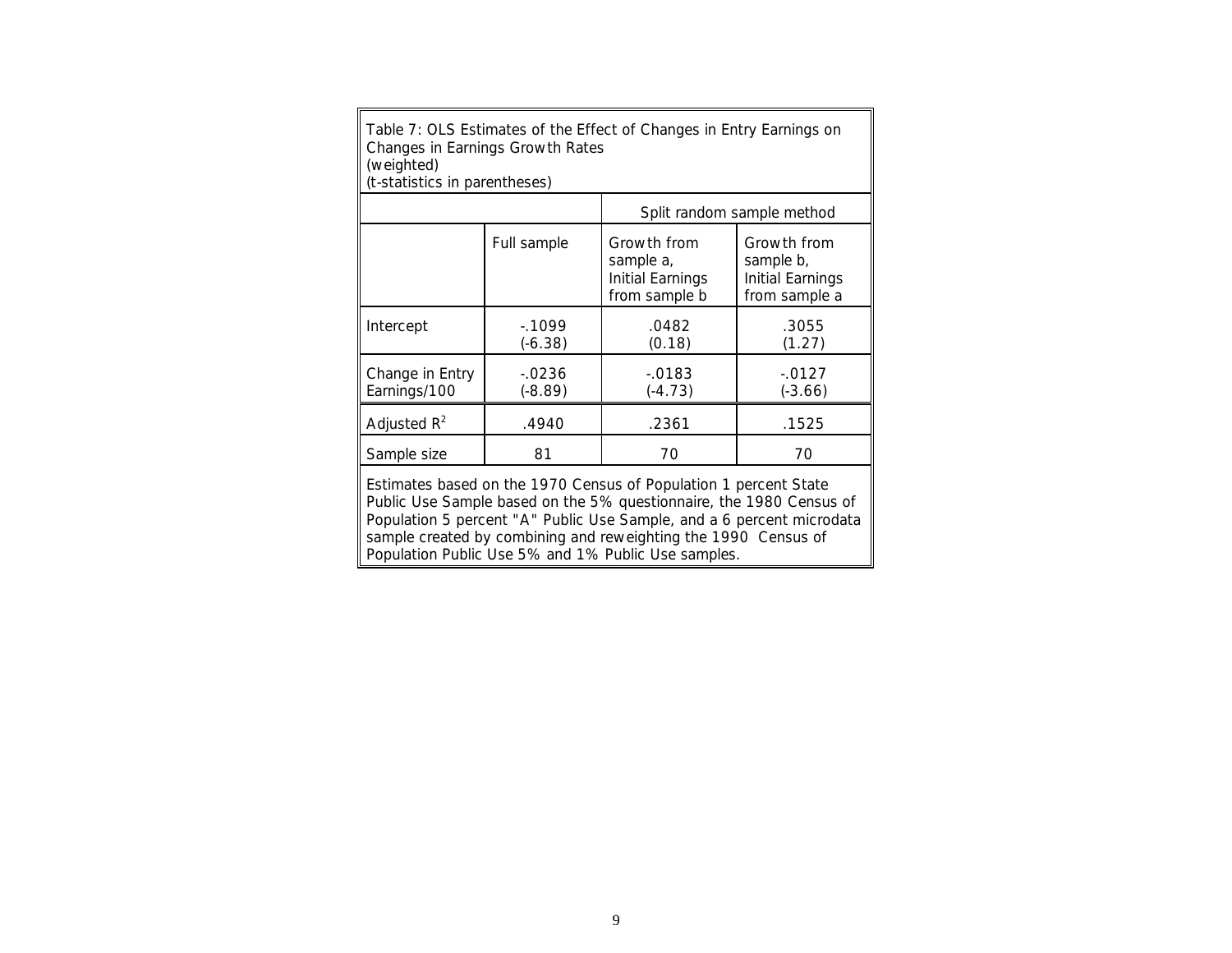|                                            | Table 8: Entry Earnings and 10-Year Real Earnings Growth Rates of Age-Education Cohorts by Region of Origin<br>(1989 Dollars, deflated by index of weekly wages) |                    |                      |                    |                                       |                   |                    |                        |                    |                       |
|--------------------------------------------|------------------------------------------------------------------------------------------------------------------------------------------------------------------|--------------------|----------------------|--------------------|---------------------------------------|-------------------|--------------------|------------------------|--------------------|-----------------------|
|                                            | All Immigrants                                                                                                                                                   |                    |                      |                    | Immigrants from Central/South America |                   |                    |                        |                    |                       |
| Year of Entry                              |                                                                                                                                                                  | 1965-1969          | 1975-1979            |                    | 1985-1989                             | 1965-1969         |                    | 1975-1979              |                    | 1985-1989             |
|                                            | Entry<br>Earnings                                                                                                                                                | Earnings<br>Growth | Entry<br>Earnings    | Earnings<br>Growth | <b>Entry Earnings</b>                 | Entry<br>Earnings | Earnings<br>Growth | Entry<br>Earnings      | Earnings<br>Growth | <b>Entry Earnings</b> |
| Ages 25-54, All<br><b>Education Levels</b> | 17,634                                                                                                                                                           | 24.5               | 12,130               | 64.9               | 10,062                                | 14,933            | 15.6               | 10,107                 | 47.2               | 9,000                 |
| $Aqe < 40$ ,<br>$Ed < 13$ years            | 16,045                                                                                                                                                           | 17.3               | 10,671               | 40.6               | 9,000                                 | 13,821            | 18.5               | 9,684                  | 41.7               | 8,600                 |
| $Age < 40$ ,<br>$Ed$ > = 13 years          | 20,176                                                                                                                                                           | 71.0               | 13,907               | 121.3              | 13,000                                | 17,793            | 41.1               | 11,299                 | 112.4              | 12,000                |
| $Age = 40,$<br>$Ed < 13$ years             | 16,045                                                                                                                                                           | $-2.2$             | 10,985               | 18.3               | 8,000                                 | 14,933            | $-0.4$             | 9,417                  | 27.4               | 8,000                 |
| $Age = 40$ ,<br>$Ed$ > = 13 years          | 26,531                                                                                                                                                           | 6.4                | 20,268               | 28.3               | 18,000                                | 19,223            | 14.3               | 15,964                 | 31.5               | 14,604                |
|                                            |                                                                                                                                                                  |                    | Immigrants from Asia |                    |                                       |                   |                    | Immigrants from Europe |                    |                       |
| Year of Entry                              |                                                                                                                                                                  | 1965-1969          | 1975-79              |                    | 1985-89                               | 1965-1969         |                    | 1975-79                |                    | 1985-89               |
|                                            | Entry<br>Earnings                                                                                                                                                | Earnings<br>Growth | Entry<br>Earnings    | Earnings<br>Growth | <b>Entry Earnings</b>                 | Entry<br>Earnings | Earnings<br>Growth | Entry<br>Earnings      | Earnings<br>Growth | <b>Entry Earnings</b> |
| Ages 25-54 All<br><b>Education Levels</b>  | 16,045                                                                                                                                                           | 95.5               | 12,240               | 105.0              | 10,954                                | 22,400            | 12.0               | 18,826                 | 59.4               | 18,500                |
| $Aqe < 40$ ,<br>$Ed < 13$ years            | 12,868                                                                                                                                                           | 34.1               | 9,887                | 92.2               | 10,000                                | 21,129            | 11.4               | 15,690                 | 58.5               | 15,000                |
| $Aqe<40$ ,<br>$Ed$ > = 13 years            | 16,045                                                                                                                                                           | 134.6              | 12,553               | 154.9              | 11,633                                | 27,167            | 44.3               | 23,531                 | 70.0               | 20,000                |
| $Age = 40$ ,<br>$Ed < 13$ years            | 11,756                                                                                                                                                           | 20.1               | 9,417                | 32.3               | 6,728                                 | 19,223            | $-2.1$             | 15,690                 | 21.1               | 12,000                |
| $Age = 40$ ,<br>$Ed$ > = 13 years          | 30,662                                                                                                                                                           | $-2.8$             | 17,258               | 42.7               | 16,000                                | 31,933            | 8.6                | 29,019                 | 12.0               | 30,000                |
|                                            |                                                                                                                                                                  |                    |                      |                    |                                       |                   |                    |                        |                    |                       |

Estimates based on the 1970 Census of Population 1 percent State Public Use Sample based on the 5% questionnaire, the 1980 Census of Population 5 percent "A" Public Use Sample, and a 6 percent microdata sample created by combining and reweighting the 1990 Census of Population Public Use 5% and 1% Public Use samples.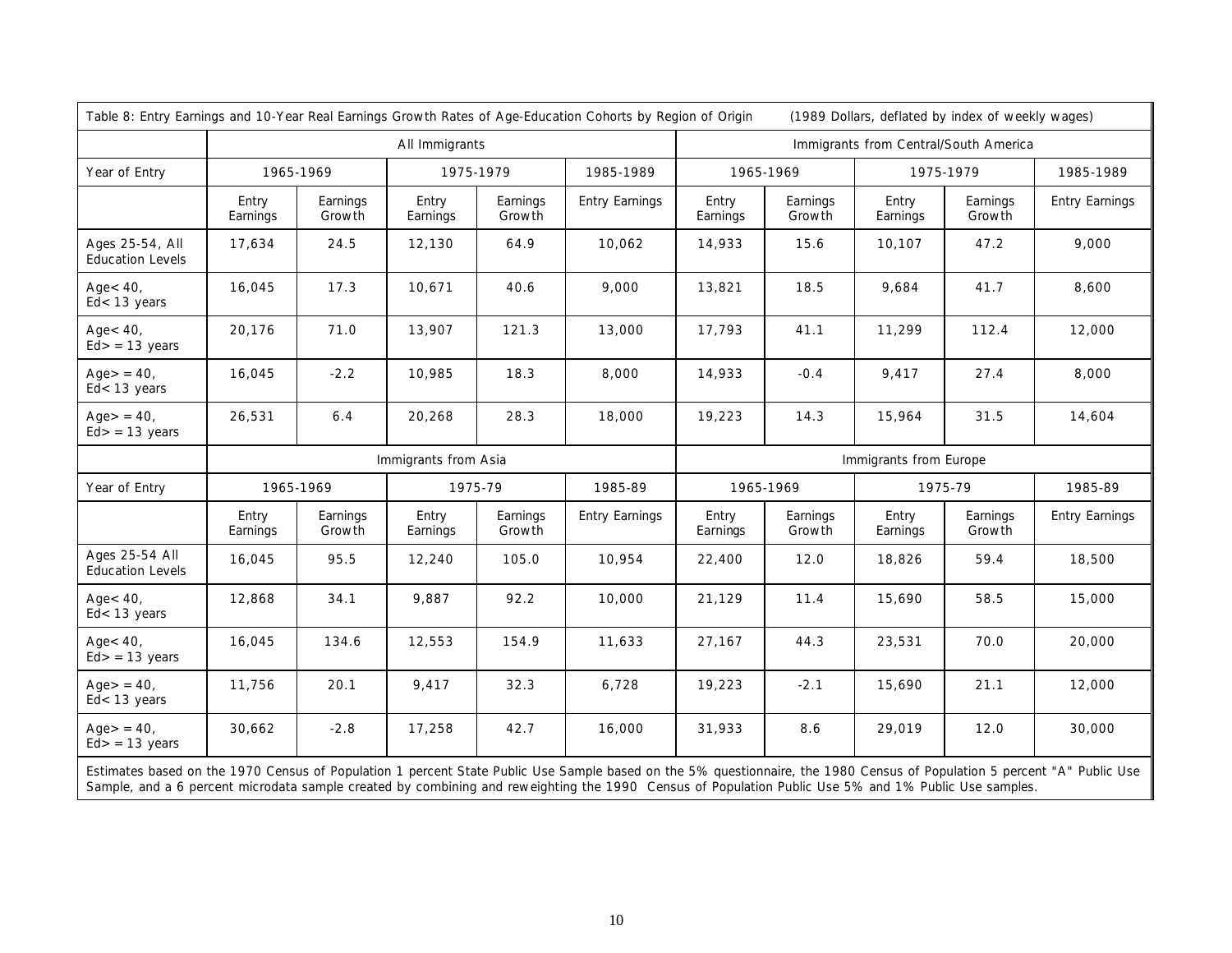| Table 9: Median Earnings of Immigrants Relative to Natives During<br>Their First Five Years in the United States and Ten Years Later:<br>1965-1970 and 1975-1980 Immigrant Entry Cohorts |                                    |                                    |                                    |                                    |  |  |
|------------------------------------------------------------------------------------------------------------------------------------------------------------------------------------------|------------------------------------|------------------------------------|------------------------------------|------------------------------------|--|--|
| Year of Entry                                                                                                                                                                            |                                    | 1965-1970 Cohort                   |                                    | 1975-1980 Cohort                   |  |  |
|                                                                                                                                                                                          | 1969<br>Ratio to<br><b>Natives</b> | 1979<br>Ratio to<br><b>Natives</b> | 1979<br>Ratio to<br><b>Natives</b> | 1989<br>Ratio to<br><b>Natives</b> |  |  |
| 25-39 years old,<br>1-12 years of<br>school                                                                                                                                              | .631                               | .706                               | .486                               | .750                               |  |  |
| 25-39 years old,<br>more than 12<br>years of school                                                                                                                                      | .577                               | .864                               | .463                               | .886                               |  |  |
| 40-54 years old;<br>1-12 years of<br>school                                                                                                                                              | .594                               | .769                               | .417                               | .867                               |  |  |
| 40-54 years old;<br>more than 12<br>years of school                                                                                                                                      | .522                               | .720                               | .479                               | .788                               |  |  |

Estimates based on the 1970 Census of Population 1 percent State Public Use Sample based on the 5% questionnaire, the 1980 Census of Population 5 percent "A" Public Use Sample, and a 6 percent microdata sample created by combining and reweighting the 1990 Census of Population Public Use 5% and 1% Public Use samples.